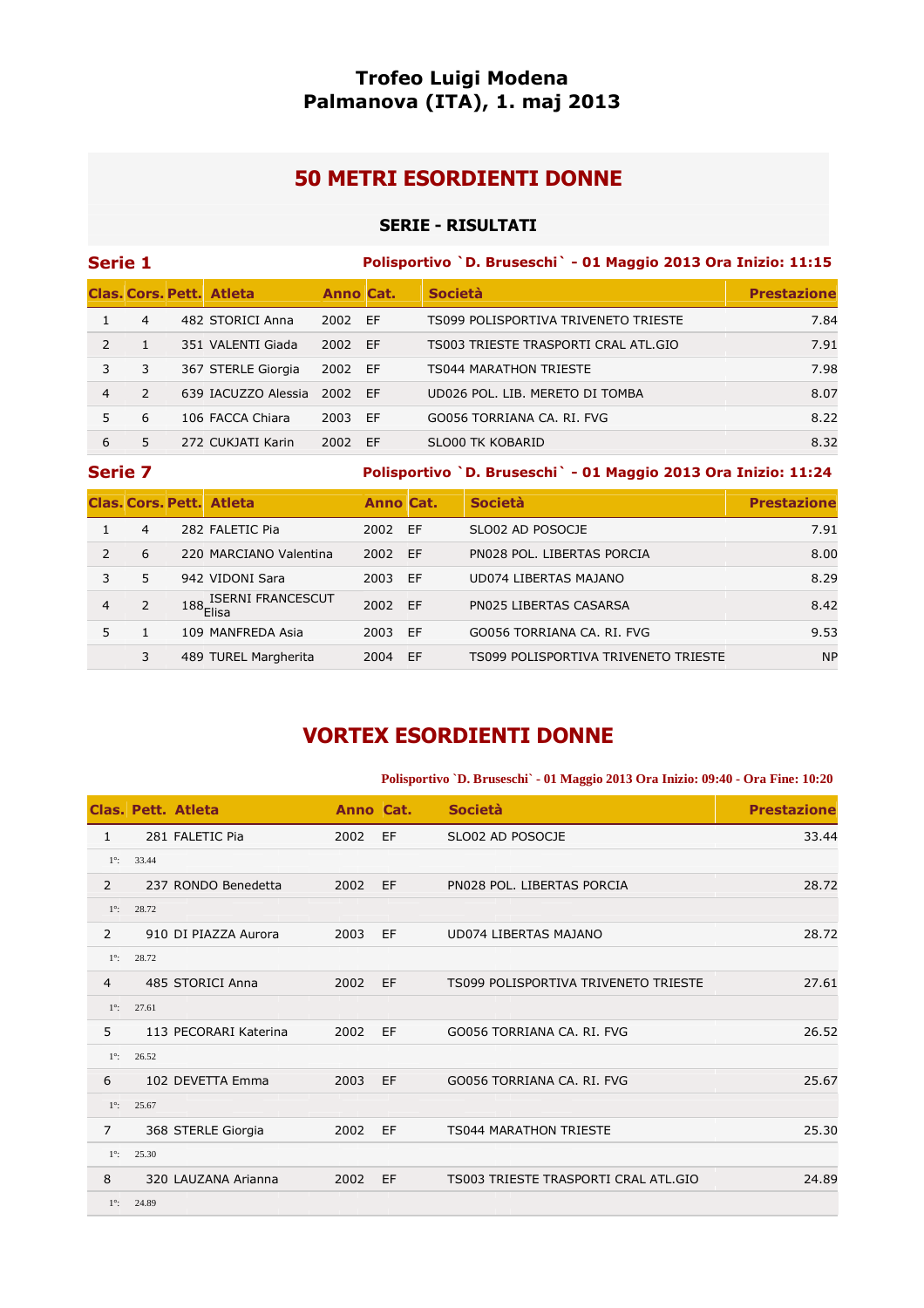| 9           | 554 IUSSA Camilla                | 2003 | EF     | UD018 LIBERTAS FRIUL PALMANOVA       | 24.81 |
|-------------|----------------------------------|------|--------|--------------------------------------|-------|
| $1^\circ$ : | 24.81                            |      |        |                                      |       |
| 10          | 619 BULFONE Giulia               | 2002 | EF     | UD026 POL. LIB. MERETO DI TOMBA      | 24.35 |
|             | $1^{\circ}$ : 24.35              |      |        |                                      |       |
| 11          | 392 DRIOLI Nicoletta             | 2002 | EF     | TS087 C.AZ. FINCANTIERI WARTSILA IT. | 24.29 |
| $1^\circ$ : | 24.29                            |      |        |                                      |       |
| 12          | 182 FRANCESCUTTO Veronica 2002   |      | EF     | PN025 LIBERTAS CASARSA               | 23.83 |
|             | $1^{\circ}$ : 23.83              |      |        |                                      |       |
| 13          | 350 VALENTI Giada                | 2002 | EF     | TS003 TRIESTE TRASPORTI CRAL ATL.GIO | 23.61 |
| $1^\circ$ : | 23.61                            |      |        |                                      |       |
| 14          | 638 IACUZZO Alessia              | 2002 | EF     | UD026 POL. LIB. MERETO DI TOMBA      | 23.60 |
|             | $1^{\circ}$ : 23.60              |      |        |                                      |       |
| 15          | 100 DEVETAK Vesna                | 2002 | EF     | GO056 TORRIANA CA. RI. FVG           | 22.60 |
|             | $1^{\circ}$ : 22.60              |      |        |                                      |       |
| 16          | 775 MONACO Ester                 | 2002 | EF     | UD030 ATLETICA UDINESE MALIGNANI     | 22.50 |
| $1^\circ$ : | 22.50                            |      |        |                                      |       |
| 17          | 422 TOSCANO Ginevra              | 2002 | EF     | TS087 C.AZ. FINCANTIERI WARTSILA IT. | 22.45 |
| $1^\circ$ : | 22.45                            |      |        |                                      |       |
| 18          | 271 CUKJATI Karin                | 2002 | EF.    | <b>SLO00 TK KOBARID</b>              | 22.39 |
| $1^\circ$ : | 22.39                            |      |        |                                      |       |
| 19          | 1096 MOROSO Salome               | 2003 | EF     | UD118 ATLETICA SAN DANIELE           | 21.43 |
| $1^\circ$ : | 21.43                            |      |        |                                      |       |
| 20          | 104 DIONGUE Kine'                | 2003 | EF     | GO056 TORRIANA CA. RI. FVG           | 21.40 |
|             | $1^{\circ}$ : 21.40              |      |        |                                      |       |
| 21          | 548 DE NARDO Alessia             | 2002 | EF     | UD018 LIBERTAS FRIUL PALMANOVA       | 21.20 |
| $1^\circ$ : | 21.20                            |      |        |                                      |       |
| 22          | 7 BONAZZA Beatrice               | 2003 | EF.    | GO047 FINCANTIERI ATL. MONFALCONE    | 20.70 |
| $1^\circ$ : | 20.70                            |      |        |                                      |       |
| 23          | 523 ASCANIO Elena                | 2002 | EF.    | UD018 LIBERTAS FRIUL PALMANOVA       | 20.48 |
|             | $1^{\circ}$ : 20.48              |      |        |                                      |       |
| 24          | 459 KENSCHBAUMER Johanna 2003    |      | EF the | TS099 POLISPORTIVA TRIVENETO TRIESTE | 20.18 |
| $1^\circ$ : | 20.18                            |      |        |                                      |       |
| 25          | 189 ISERNI FRANCESCUT Elisa 2002 |      | EF     | PN025 LIBERTAS CASARSA               | 20.11 |
| $1^\circ$ : | 20.11                            |      |        |                                      |       |
| 26          | 1065 STELITANO Nef               | 2003 | EF.    | UD110 ATLETICA 2000                  | 19.87 |
|             | $1^{\circ}$ : 19.87              |      |        |                                      |       |
| 27          | 310 GANT Veronica                | 2002 | EF     | TS003 TRIESTE TRASPORTI CRAL ATL.GIO | 19.64 |
|             | $1^{\circ}$ : 19.64              |      |        |                                      |       |
| 28          | 487 SUZZI Giulia                 | 2003 | EF.    | TS099 POLISPORTIVA TRIVENETO TRIESTE | 19.18 |
|             | $1^{\circ}$ : 19.18              |      |        |                                      |       |
| 29          | 147 PICCIRILLO Anna Giulia       | 2002 | EF     | GO085 UNIONE GINNASTICA GORIZIANA    | 18.85 |
|             | $1^{\circ}$ : 18.85              |      |        |                                      |       |
| 30          | 125 TUREL Anna                   | 2002 | EF     | GO056 TORRIANA CA. RI. FVG           | 18.20 |
|             | $1^{\circ}$ : 18.20              |      |        |                                      |       |
| 31          | 1097 OVAN Irene                  | 2002 | EF     | UD118 ATLETICA SAN DANIELE           | 17.85 |
| $1^\circ$ : | 17.85                            |      |        |                                      |       |
| 32          | 448 FERRANTE Anna                | 2003 | EF     | TS099 POLISPORTIVA TRIVENETO TRIESTE | 17.80 |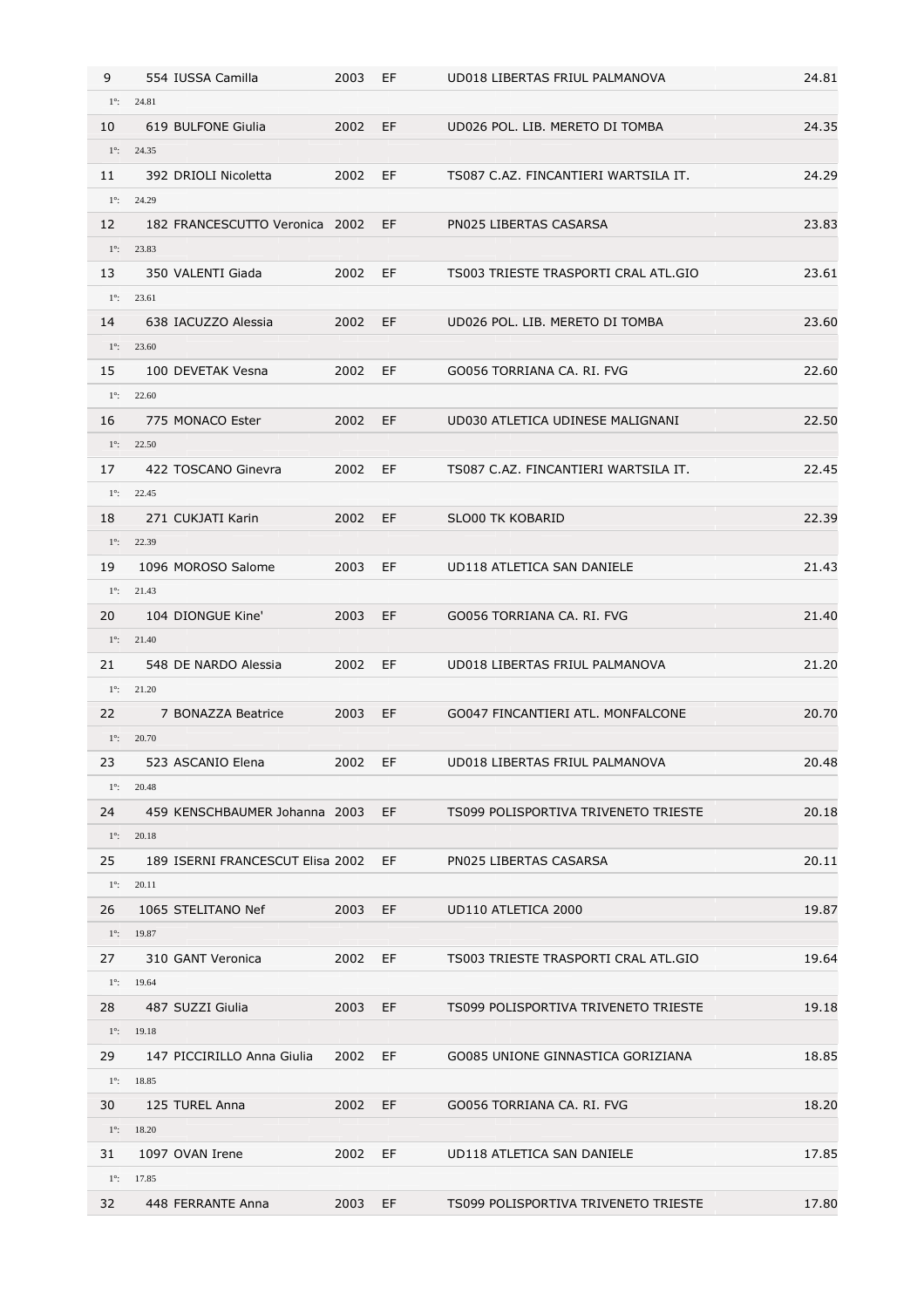| $1^\circ$ : | 17.80                                         |      |     |                                     |       |
|-------------|-----------------------------------------------|------|-----|-------------------------------------|-------|
| 33          | 725 CAUTERO Valentina                         | 2002 | EF  | UD030 ATLETICA UDINESE MALIGNANI    | 17.75 |
|             | $1^{\circ}$ : 17.75                           |      |     |                                     |       |
| 34          | 1110 TONIUTTI Zoe                             | 2002 | EF  | UD118 ATLETICA SAN DANIELE          | 17.68 |
| $1^\circ$ : | 17.68                                         |      |     |                                     |       |
| 35          | 937 PUPPO Elisa                               | 2003 | EF  | UD074 LIBERTAS MAJANO               | 17.65 |
|             | $1^{\circ}$ : 17.65                           |      |     |                                     |       |
| 36          | 545 DALLE GRAVE Alessia                       | 2003 | EF. | UD018 LIBERTAS FRIUL PALMANOVA      | 17.53 |
|             | $1^{\circ}$ : 17.53                           |      |     |                                     |       |
| 37          | 752 FICCO Chiara                              | 2002 | EF  | UD030 ATLETICA UDINESE MALIGNANI    | 17.40 |
|             | $1^{\circ}$ : 17.40                           |      |     |                                     |       |
| 38          | 221 MARCIANO Valentina                        | 2002 | EF  | PN028 POL. LIBERTAS PORCIA          | 17.25 |
|             | $1^{\circ}$ : 17.25                           |      |     |                                     |       |
| 39          | 810 TROMBETTA Giulia                          | 2003 | EF  | UD030 ATLETICA UDINESE MALIGNANI    | 16.95 |
|             | $1^{\circ}$ : 16.95                           |      |     |                                     |       |
| 40          | 105 FACCA Chiara                              | 2003 | EF  | GO056 TORRIANA CA. RI. FVG          | 16.58 |
| $1^\circ$ : | 16.58                                         |      |     |                                     |       |
| 40          | 203 SUSAN Linda                               | 2002 | EF  | PN025 LIBERTAS CASARSA              | 16.58 |
|             | $1^{\circ}$ : 16.58                           |      |     |                                     |       |
| 42          | 30 GRIMOLIZZI Alessia                         | 2003 | EF. | GO047 FINCANTIERI ATL. MONFALCONE   | 16.33 |
| $1^\circ$ : | 16.33                                         |      |     |                                     |       |
| 43          | 91 BALTA Tina                                 | 2002 | EF  | GO056 TORRIANA CA. RI. FVG          | 16.24 |
| $1^\circ$ : | 16.24                                         |      |     |                                     |       |
| 44          | 61 TRENTIN Giorgia                            | 2003 | EF  | GO047 FINCANTIERI ATL. MONFALCONE   | 15.85 |
| $1^\circ$ : | 15.85                                         |      |     |                                     |       |
| 45          | 357 CANETTI Chiara                            | 2004 | EF  | <b>TS044 MARATHON TRIESTE</b>       | 15.58 |
|             | $1^{\circ}$ : 15.58                           |      |     |                                     |       |
| 46          | 110 MANFREDA Asia                             | 2003 | EF  | GO056 TORRIANA CA. RI. FVG          | 15.31 |
|             | $1^{\circ}$ : 15.31                           |      |     |                                     |       |
| 47          | 145 PARMESANI Francesca                       | 2002 | EF  | GO085 UNIONE GINNASTICA GORIZIANA   | 15.19 |
|             | $1^{\circ}$ : 15.19                           |      |     |                                     |       |
| 48          | 356 CANETTI Martina                           | 2003 | EF  | <b>TS044 MARATHON TRIESTE</b>       | 15.15 |
| $1^\circ$ : | 15.15                                         |      |     |                                     |       |
| 49          | 179 FRANCESCHINA Emma                         | 2003 | EF  | PN025 LIBERTAS CASARSA              | 15.10 |
|             | $1^{\circ}$ : 15.10                           |      |     |                                     |       |
| 50          | 806 STRAZZER Kristel                          | 2002 | EF. | UD030 ATLETICA UDINESE MALIGNANI    | 15.00 |
|             | $1^{\circ}$ : 15.00                           |      |     |                                     |       |
| 51          | 582 PIU Beatrice                              | 2002 | EF  | UD018 LIBERTAS FRIUL PALMANOVA      | 14.98 |
|             | $1^{\circ}$ : 14.98                           |      |     |                                     |       |
| 52          | 841 VIDONI Naike                              | 2002 | EF  | UD031 POL. LIB. GRIONS E REMANZACCO | 14.90 |
| $1^\circ$ : | 14.90                                         |      |     |                                     |       |
|             |                                               |      |     |                                     |       |
| 53          | 127 VALDIVIEZO Alezzia<br>$1^{\circ}$ : 14.62 | 2002 | EF. | GO056 TORRIANA CA. RI. FVG          | 14.62 |
|             | 130 ZANIN Alice                               |      |     |                                     |       |
| 54          | $1^{\circ}$ : 14.50                           | 2002 | EF. | GO056 TORRIANA CA. RI. FVG          | 14.50 |
|             |                                               |      |     |                                     |       |
| 55          | 614 BERTOLI Debora                            | 2003 | EF  | UD026 POL. LIB. MERETO DI TOMBA     | 14.19 |
| $1^\circ$ : | 14.19                                         |      |     |                                     |       |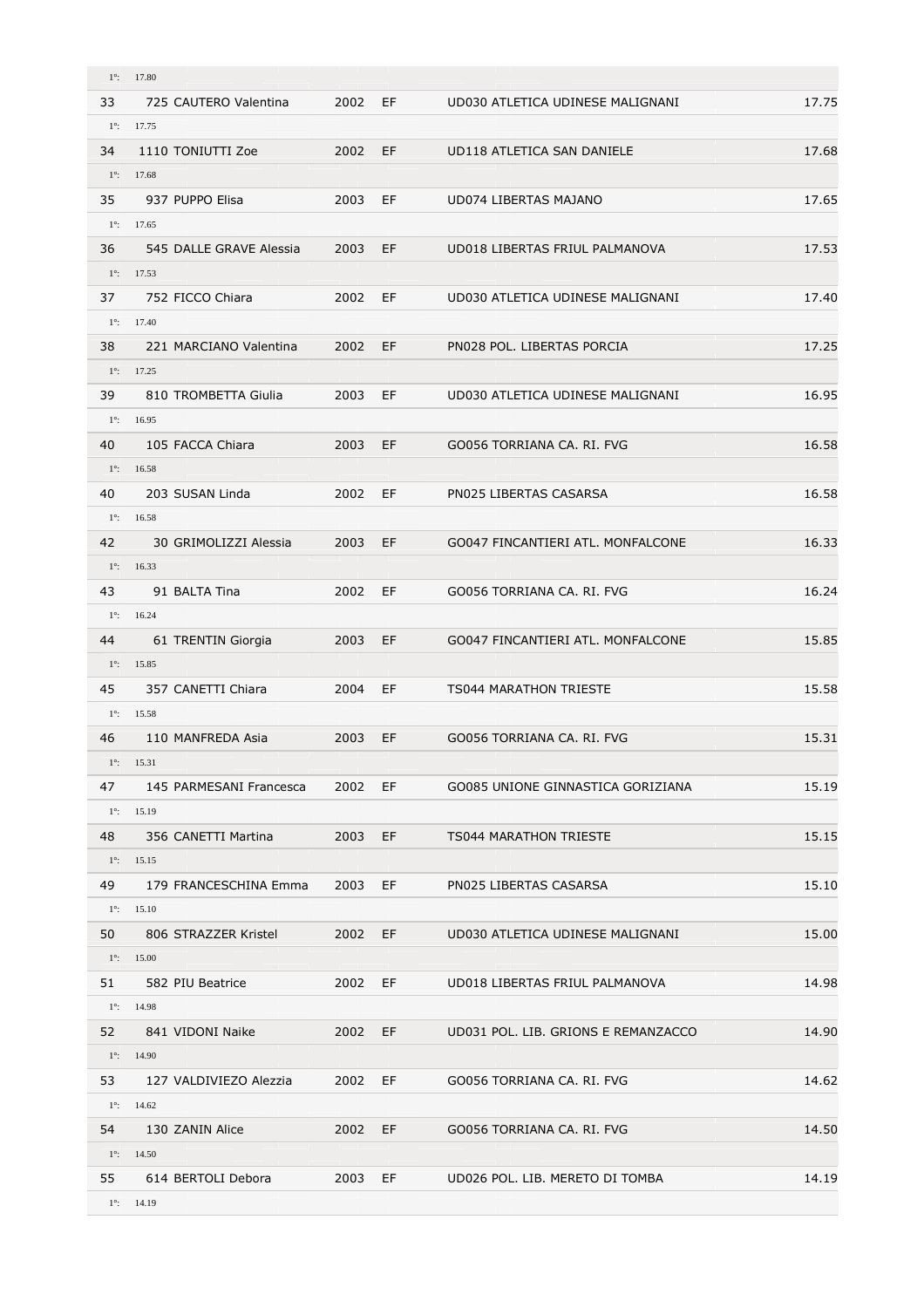| 56          | 95 CARPINO Giulia       | 2003 | EF  | GO056 TORRIANA CA. RI. FVG           | 14.14 |
|-------------|-------------------------|------|-----|--------------------------------------|-------|
| $1^\circ$ : | 14.14                   |      |     |                                      |       |
| 57          | 645 JYATE Asmaa         | 2002 | EF  | UD026 POL. LIB. MERETO DI TOMBA      | 13.41 |
| $1^\circ$ : | 13.41                   |      |     |                                      |       |
| 58          | 1104 STEFANI Nicole     | 2003 | EF  | UD118 ATLETICA SAN DANIELE           | 13.29 |
| $1^\circ$ : | 13.29                   |      |     |                                      |       |
| 59          | 388 DEFRANCESCHI Denise | 2002 | EF  | TS087 C.AZ. FINCANTIERI WARTSILA IT. | 12.85 |
| $1^\circ$ : | 12.85                   |      |     |                                      |       |
| 60          | 617 BERTOLISSI Arianna  | 2003 | EF  | UD026 POL. LIB. MERETO DI TOMBA      | 12.82 |
| $1^\circ$ : | 12.82                   |      |     |                                      |       |
| 61          | 551 FEDELE Elisa        | 2003 | EF  | UD018 LIBERTAS FRIUL PALMANOVA       | 12.34 |
| $1^\circ$ : | 12.34                   |      |     |                                      |       |
| 62          | 1018 DELLA RICCA Alyssa | 2002 | EF  | UD102 ATHLETIC CLUB APICILIA         | 11.84 |
| $1^\circ$ : | 11.84                   |      |     |                                      |       |
| 63          | 1100 PIZZOCARO Cristina | 2003 | EF  | UD118 ATLETICA SAN DANIELE           | 11.46 |
| $1^\circ$ : | 11.46                   |      |     |                                      |       |
| 64          | 116 PEZZA Giulia        | 2003 | EF  | GO056 TORRIANA CA. RI. FVG           | 10.96 |
| $1^\circ$ : | 10.96                   |      |     |                                      |       |
| 65          | 252 ZILLE Eva           | 2004 | EF  | PN028 POL. LIBERTAS PORCIA           | 10.33 |
| $1^\circ$ : | 10.33                   |      |     |                                      |       |
| 66          | 423 VOLTOLINA Sara      | 2003 | EF  | TS087 C.AZ. FINCANTIERI WARTSILA IT. | 10.01 |
| $1^\circ$ : | 10.01                   |      |     |                                      |       |
| 67          | 1153 FLOREANI Lucia     | 2002 | EF  | UD503 GEMONATLETICA S.R.L. DIL.      | 7.17  |
| $1^\circ$ : | 7.17                    |      |     |                                      |       |
|             | 94 CAPORALE Annalisa    | 2002 | EF  | GO056 TORRIANA CA. RI. FVG           | Ass   |
|             | 177 CESARATTO Angelica  | 2003 | EF  | PN025 LIBERTAS CASARSA               | Ass   |
|             | 185 FRANZIN Alice       | 2002 | EF  | PN025 LIBERTAS CASARSA               | Ass   |
|             | 944 ADAMI Deasy         | 2002 | EF  | UD093 CARNIATLETICA                  | Ass   |
|             | 652 MERET Rachele       | 2003 | EF. | UD026 POL. LIB. MERETO DI TOMBA      | Ass   |
|             | 943 VIDONI Sara         | 2003 | EF  | UD074 LIBERTAS MAJANO                | Ass   |
|             | 488 TUREL Margherita    | 2004 | EF. | TS099 POLISPORTIVA TRIVENETO TRIESTE | Ass   |
|             | 889 QUAGLIA Greta       | 2002 | EF. | UD051 GR. ATL. MOGGESE ERMOLLI       | Ass   |
|             | 749 FERRERO Emma        | 2002 | EF. | UD030 ATLETICA UDINESE MALIGNANI     | Ass   |
|             | 1164 PERINI Alessandra  | 2002 | EF. | UD503 GEMONATLETICA S.R.L. DIL.      | Ass   |
|             | 190 LEZI Nicoletta      | 2002 | EF. | PN025 LIBERTAS CASARSA               | Ass   |

# **50 METRI ESORDIENTI UOMINI**

### **SERIE - RISULTATI**

|                | Serie 1        |  |                                 |           | Polisportivo `D. Bruseschi` - 01 Maggio 2013 Ora Inizio: 11:46 |                                      |                    |  |  |  |
|----------------|----------------|--|---------------------------------|-----------|----------------------------------------------------------------|--------------------------------------|--------------------|--|--|--|
|                |                |  | <b>Clas, Cors, Pett. Atleta</b> | Anno Cat. |                                                                | <b>Società</b>                       | <b>Prestazione</b> |  |  |  |
|                | 6              |  | 479 SANCIN Enrico               | 2002      | EM                                                             | TS099 POLISPORTIVA TRIVENETO TRIESTE | 7.42               |  |  |  |
| $\mathcal{P}$  | $\overline{2}$ |  | 326 MESSINA Paolo               | 2002      | EM                                                             | TS003 TRIESTE TRASPORTI CRAL ATL.GIO | 7.57               |  |  |  |
|                | 4              |  | 341 RAZEM Mattia                | 2003      | EM                                                             | TS003 TRIESTE TRASPORTI CRAL ATL.GIO | 8.04               |  |  |  |
| $\overline{4}$ |                |  | 277 KURINCIC Jakob              | 2002      | <b>FM</b>                                                      | SLO00 TK KOBARID                     | 8.17               |  |  |  |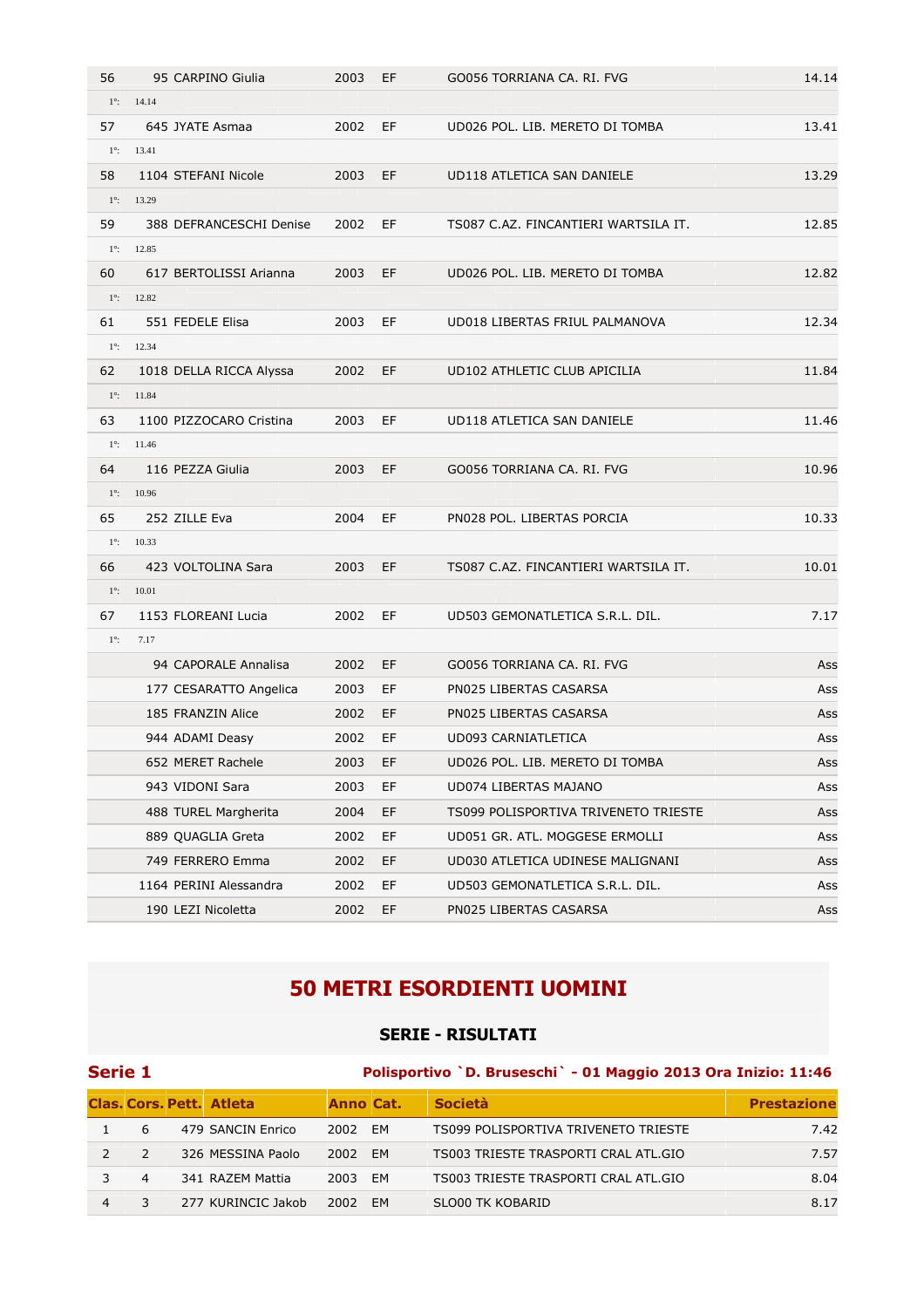|  | 427 CANALE Giovanni 2002 EM |  | TS095 PENTA SPORT TRIESTE |      |
|--|-----------------------------|--|---------------------------|------|
|  | 276 KRAMAR ROS Svit 2003 EM |  | SLO00 TK KOBARID          | 8.30 |

# **VORTEX ESORDIENTI UOMINI**

#### **Polisportivo `D. Bruseschi` - 01 Maggio 2013 Ora Inizio: 10:20 - Ora Fine: 11:15**

|                |                     | <b>Clas. Pett. Atleta</b> | Anno Cat. |    | <b>Società</b>                       | <b>Prestazione</b> |
|----------------|---------------------|---------------------------|-----------|----|--------------------------------------|--------------------|
| $\mathbf{1}$   |                     | 327 MESSINA Paolo         | 2002      | EM | TS003 TRIESTE TRASPORTI CRAL ATL.GIO | 39.51              |
|                | $1^{\circ}$ : 39.51 |                           |           |    |                                      |                    |
| $\overline{2}$ |                     | 342 RAZEM Mattia          | 2003 EM   |    | TS003 TRIESTE TRASPORTI CRAL ATL.GIO | 38.28              |
| $1^\circ$ :    | 38.28               |                           |           |    |                                      |                    |
| 3              |                     | 480 SANCIN Enrico         | 2002      | EM | TS099 POLISPORTIVA TRIVENETO TRIESTE | 36.88              |
| $1^\circ$ :    | 36.88               |                           |           |    |                                      |                    |
| 4              |                     | 601 VIRGILIO Francesco    | 2002 EM   |    | UD018 LIBERTAS FRIUL PALMANOVA       | 36.39              |
|                | $1^{\circ}$ : 36.39 |                           |           |    |                                      |                    |
| 5              |                     | 408 MALE Federico         | 2002      | EM | TS087 C.AZ. FINCANTIERI WARTSILA IT. | 35.23              |
|                | $1^{\circ}$ : 35.23 |                           |           |    |                                      |                    |
| 6              |                     | 199 PETRIS Tommaso        | 2002 EM   |    | PN025 LIBERTAS CASARSA               | 34.38              |
|                | $1^{\circ}$ : 34.38 |                           |           |    |                                      |                    |
| $\overline{7}$ |                     | 879 BELTRAME Manuel       | 2002      | EM | UD051 GR. ATL. MOGGESE ERMOLLI       | 33.38              |
|                | $1^{\circ}$ : 33.38 |                           |           |    |                                      |                    |
| 8              |                     | 46 PETROUCHEV Nicola      | 2002 EM   |    | GO047 FINCANTIERI ATL. MONFALCONE    | 33.22              |
| $1^\circ$ :    | 33.22               |                           |           |    |                                      |                    |
| 9              |                     | 275 KRAMAR ROS Svit       | 2003      | EM | <b>SLO00 TK KOBARID</b>              | 32.84              |
|                | $1^{\circ}$ : 32.84 |                           |           |    |                                      |                    |
| 10             |                     | 253 ZULIANI Lorenzo       | 2002 EM   |    | PN028 POL. LIBERTAS PORCIA           | 32.53              |
|                | $1^{\circ}$ : 32.53 |                           |           |    |                                      |                    |
| 11             |                     | 976 FACHIN Riccardo       | 2002      | EM | UD100 LAVARIANESE                    | 32.15              |
|                | $1^{\circ}$ : 32.15 |                           |           |    |                                      |                    |
| 12             |                     | 702 BARALDI Francesco     | 2002 EM   |    | UD030 ATLETICA UDINESE MALIGNANI     | 32.04              |
|                | $1^{\circ}$ : 32.04 |                           |           |    |                                      |                    |
| 13             |                     | 257 COP Dylan             | 2002      | EM | PN049 POLISPORTIVA AZZANESE          | 31.50              |
|                | $1^{\circ}$ : 31.50 |                           |           |    |                                      |                    |
| 14             |                     | 278 KURINCIC Jakob        | 2002 EM   |    | <b>SLO00 TK KOBARID</b>              | 30.47              |
| $1^\circ$ :    | 30.47               |                           |           |    |                                      |                    |
| 15             |                     | 457 IANIRO Simone         | 2003      | EM | TS099 POLISPORTIVA TRIVENETO TRIESTE | 29.59              |
| $1^\circ$ :    | 29.59               |                           |           |    |                                      |                    |
| 16             |                     | 576 PERESSIN Filippo      | 2002      | EM | UD018 LIBERTAS FRIUL PALMANOVA       | 29.22              |
| $1^\circ$ :    | 29.22               |                           |           |    |                                      |                    |
| 17             |                     | 938 SIVIERO Francesco     | 2002      | EM | UD074 LIBERTAS MAJANO                | 28.95              |
| $1^\circ$ :    | 28.95               |                           |           |    |                                      |                    |
| 18             |                     | 1178 BRUGNIZZA Lorenzo    | 2003      | EM | UD526 GRUPPO SPORTIVO NATISONE       | 28.93              |
| $1^\circ$ :    | 28.93               |                           |           |    |                                      |                    |
| 19             |                     | 118 RANOCCHI Daniele      | 2003      | EM | GO056 TORRIANA CA. RI. FVG           | 28.88              |
| $1^\circ$ :    | 28.88               |                           |           |    |                                      |                    |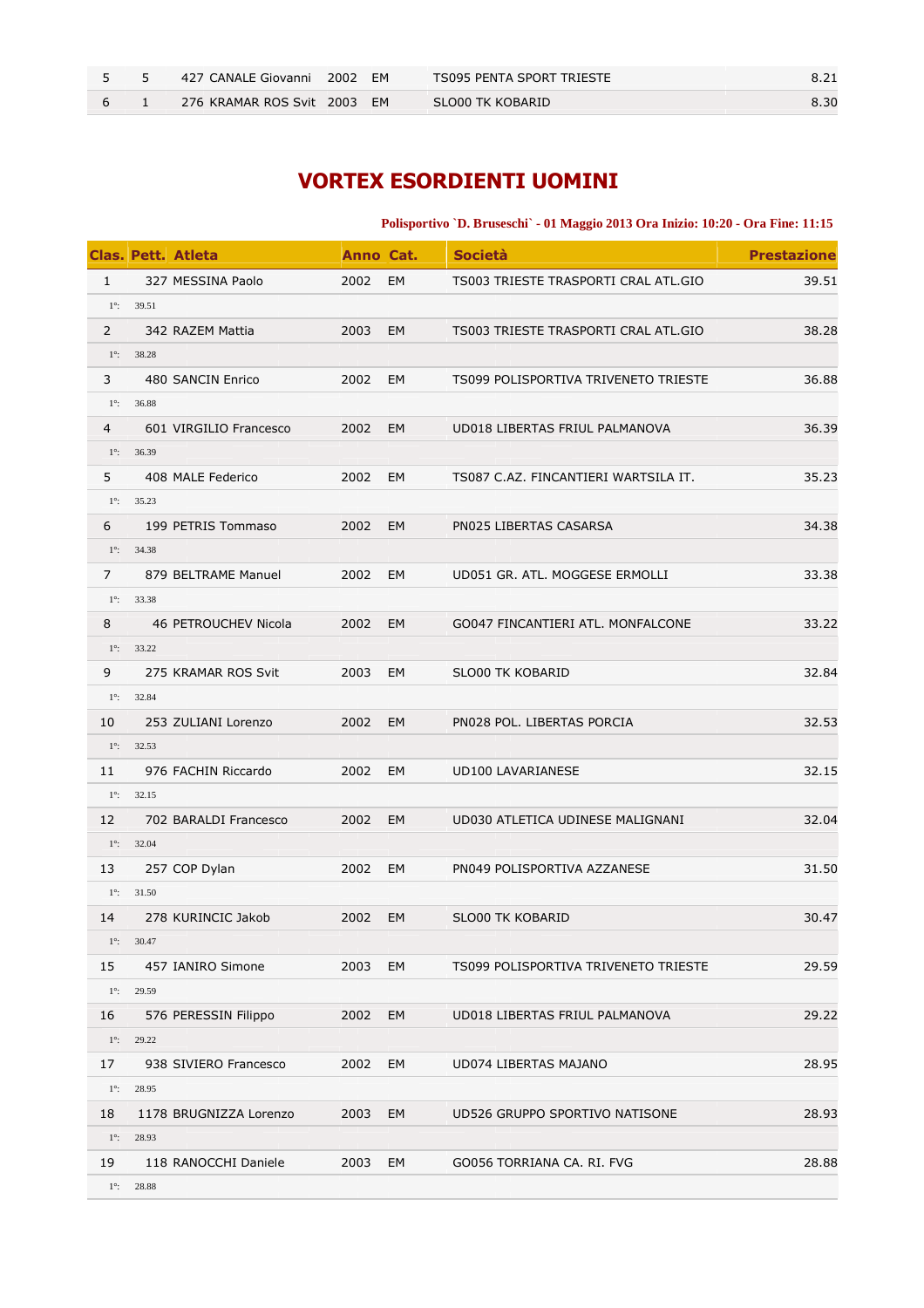| 20          | 533 BUCCHINI Riccardo | 2003    | EM        | UD018 LIBERTAS FRIUL PALMANOVA       | 28.87 |
|-------------|-----------------------|---------|-----------|--------------------------------------|-------|
| $1^\circ$ : | 28.87                 |         |           |                                      |       |
| 21          | 427 CANALE Giovanni   | 2002    | <b>EM</b> | <b>TS095 PENTA SPORT TRIESTE</b>     | 28.83 |
| $1^\circ$ : | 28.83                 |         |           |                                      |       |
| 22          | 462 MADEDDU Leonardo  | 2002    | EM        | TS099 POLISPORTIVA TRIVENETO TRIESTE | 28.43 |
| $1^\circ$ : | 28.43                 |         |           |                                      |       |
| 23          | 903 CASARSA Massimo   | 2003    | EM        | UD074 LIBERTAS MAJANO                | 28.39 |
| $1^\circ$ : | 28.39                 |         |           |                                      |       |
| 24          | 678 PRESSACCO Brayan  | 2002    | EM        | UD026 POL. LIB. MERETO DI TOMBA      | 28.11 |
| $1^\circ$ : | 28.11                 |         |           |                                      |       |
| 25          | 111 MUNICH Marco      | 2002    | EM        | GO056 TORRIANA CA. RI. FVG           | 28.10 |
| $1^\circ$ : | 28.10                 |         |           |                                      |       |
| 26          | 123 STABON Giovanni   | 2002    | EM        | GO056 TORRIANA CA. RI. FVG           | 27.46 |
|             | $1^{\circ}$ : 27.46   |         |           |                                      |       |
| 27          | 830 LIBBI Alessio     | 2002    | EM        | UD031 POL. LIB. GRIONS E REMANZACCO  | 26.86 |
| $1^\circ$ : | 26.86                 |         |           |                                      |       |
| 28          | 10 BRIGANTE Emiliano  | 2003    | EM        | GO047 FINCANTIERI ATL. MONFALCONE    | 26.48 |
| $1^\circ$ : | 26.48                 |         |           |                                      |       |
| 29          | 428 ORLANDO Moreno    | 2002    | EM        | <b>TS095 PENTA SPORT TRIESTE</b>     | 25.87 |
| $1^\circ$ : | 25.87                 |         |           |                                      |       |
| 30          | 1160 NOT Federico     | 2002    | EM        | UD503 GEMONATLETICA S.R.L. DIL.      | 25.50 |
| $1^\circ$ : | 25.50                 |         |           |                                      |       |
| 31          | 98 CONCETTI Giovanni  | 2002    | EM        | GO056 TORRIANA CA. RI. FVG           | 25.35 |
| $1^\circ$ : | 25.35                 |         |           |                                      |       |
| 32          | 64 USTULIN Lorenzo    | 2002    | EM        | GO047 FINCANTIERI ATL. MONFALCONE    | 25.18 |
| $1^\circ$ : | 25.18                 |         |           |                                      |       |
| 33          | 718 CANCIANI Riccardo | 2003    | EM        | UD030 ATLETICA UDINESE MALIGNANI     | 25.04 |
| $1^\circ$ : | 25.04                 |         |           |                                      |       |
| 34          | 35 MASCARIN Tommaso   | 2003 EM |           | GO047 FINCANTIERI ATL. MONFALCONE    | 24.88 |
|             | $1^{\circ}$ : 24.88   |         |           |                                      |       |
| 35          | 287 GASPERONI Matteo  | 2003    | EM        | SM231 G.P.A. SAN MARINO              | 24.78 |
|             | $1^{\circ}$ : 24.78   |         |           |                                      |       |
| 36          | 570 ONGARO Roberto    | 2002    | EM        | UD018 LIBERTAS FRIUL PALMANOVA       | 24.56 |
|             | $1^{\circ}$ : 24.56   |         |           |                                      |       |
| 37          | 728 COLAMONICO Maxim  | 2002    | EM        | UD030 ATLETICA UDINESE MALIGNANI     | 24.13 |
|             | $1^{\circ}$ : 24.13   |         |           |                                      |       |
| 38          | 686 SBAIZERO Daniele  | 2003    | EM        | UD026 POL. LIB. MERETO DI TOMBA      | 23.98 |
|             | $1^{\circ}$ : 23.98   |         |           |                                      |       |
| 39          | 383 D'AQUINO Emanuele | 2002    | EM        | TS087 C.AZ. FINCANTIERI WARTSILA IT. | 23.67 |
| $1^\circ$ : | 23.67                 |         |           |                                      |       |
| 40          | 393 GIACOMINI Andrea  | 2003    | EM        | TS087 C.AZ. FINCANTIERI WARTSILA IT. | 23.55 |
|             | $1^{\circ}$ : 23.55   |         |           |                                      |       |
| 41          | 67 VREMEC Luka        | 2003    | EM        | GO047 FINCANTIERI ATL. MONFALCONE    | 23.40 |
|             | $1^{\circ}$ : 23.40   |         |           |                                      |       |
| 42          | 170 ABBASI Valerio    | 2002    | EM        | PN025 LIBERTAS CASARSA               | 23.38 |
| $1^\circ$ : | 23.38                 |         |           |                                      |       |
| 43          | 445 CLARICI Giacomo   | 2003    | EM        | TS099 POLISPORTIVA TRIVENETO TRIESTE | 22.91 |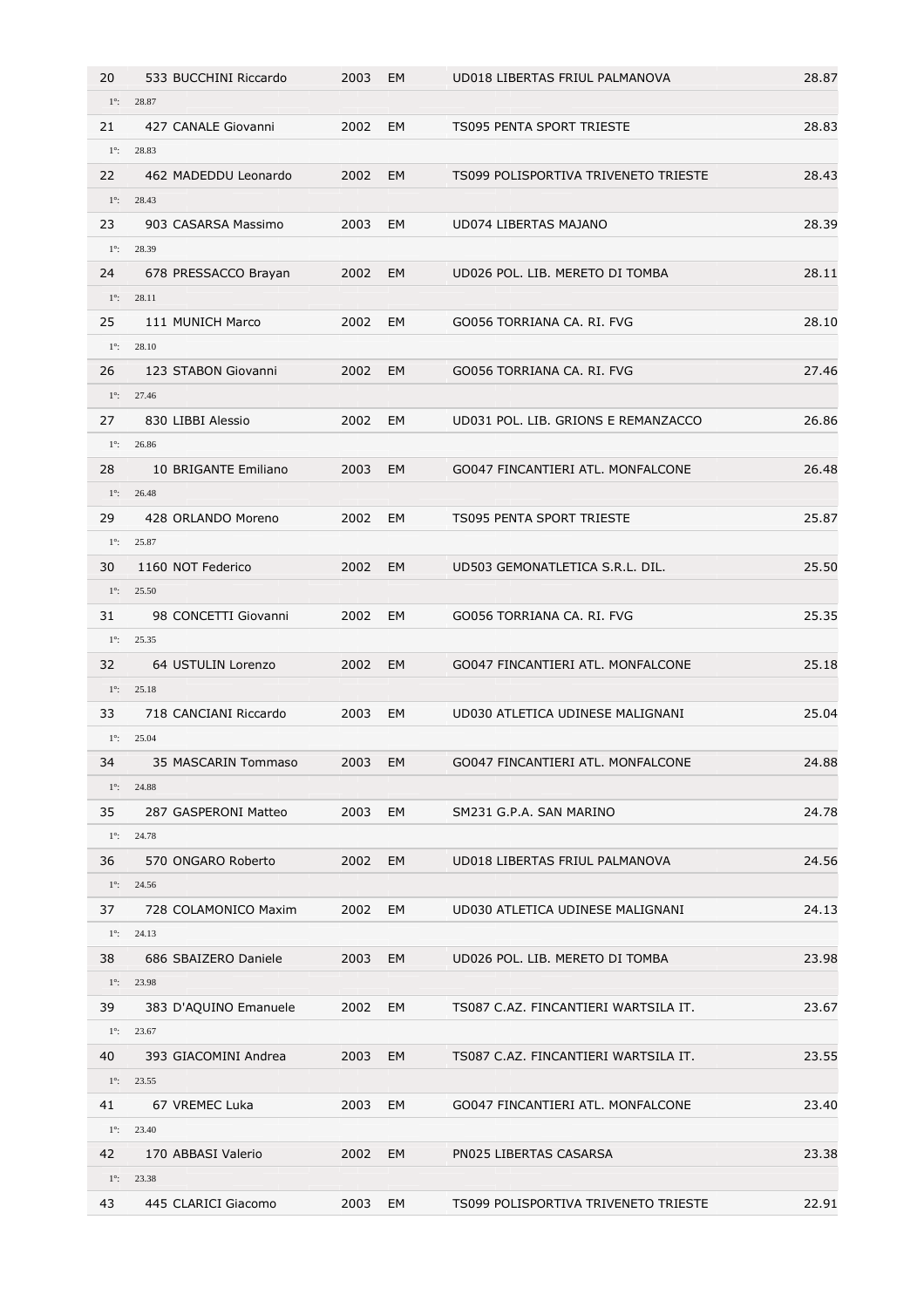| $1^\circ$ :       | 22.91                     |         |           |                                      |       |
|-------------------|---------------------------|---------|-----------|--------------------------------------|-------|
| 44                | 535 CALLEGARO Gabriele    | 2002    | <b>EM</b> | UD018 LIBERTAS FRIUL PALMANOVA       | 22.76 |
| $1^\circ$ :       | 22.76                     |         |           |                                      |       |
| 45                | 1006 TAVANO Elia          | 2003    | EM        | <b>UD100 LAVARIANESE</b>             | 22.52 |
| $1^\circ$ :       | 22.52                     |         |           |                                      |       |
| 46                | 57 STACUL Giacomo         | 2002    | EM        | GO047 FINCANTIERI ATL. MONFALCONE    | 21.72 |
|                   | $1^{\circ}$ : 21.72       |         |           |                                      |       |
| 47                | 194 MUSSIO Michele        | 2002    | EM        | PN025 LIBERTAS CASARSA               | 21.34 |
| $1^\circ$ :       | 21.34                     |         |           |                                      |       |
| 47                | 40 MATTIUSSI Luca         | 2002    | EM        | GO047 FINCANTIERI ATL. MONFALCONE    | 21.34 |
|                   | $1^{\circ}$ : 21.34       |         |           |                                      |       |
| 49                | 708 BERNARDIS Uto Iacopo  | 2003    | EM        | UD030 ATLETICA UDINESE MALIGNANI     | 21.27 |
| $1^\circ$ :       | 21.27                     |         |           |                                      |       |
| 50                | 219 MARCIANO Filippo      | 2003    | EM        | PN028 POL. LIBERTAS PORCIA           | 21.07 |
|                   | $1^{\circ}$ : 21.07       |         |           |                                      |       |
|                   |                           |         |           |                                      |       |
| 51                | 909 DI GIUSTO Marco       | 2003    | EM        | UD074 LIBERTAS MAJANO                | 20.86 |
| $1^\circ$ :       | 20.86                     |         |           |                                      |       |
| 52                | 214 DE GOTTARDO Alberto   | 2003    | EM        | PN028 POL. LIBERTAS PORCIA           | 20.81 |
| $1^\circ$ :       | 20.81                     |         |           |                                      |       |
| 53                | 1182 MARINIG Christian    | 2003    | EM        | UD526 GRUPPO SPORTIVO NATISONE       | 20.79 |
| $1^\circ$ :       | 20.79                     |         |           |                                      |       |
| 54                | 25 GHERGOLET Marco        | 2003    | <b>EM</b> | GO047 FINCANTIERI ATL. MONFALCONE    | 20.68 |
| $1^\circ$ :       | 20.68                     |         |           |                                      |       |
| 55                | 974 DI TOMMASO Gianpietro | 2002    | EM        | <b>UD100 LAVARIANESE</b>             | 20.66 |
| $1^\circ$ :       | 20.66                     |         |           |                                      |       |
| 56                | 243 SCARINGELLA Gabriele  | 2002    | EM        | PN028 POL. LIBERTAS PORCIA           | 20.24 |
| $1^\circ$ :       | 20.24                     |         |           |                                      |       |
| 57                | 60 TONUT Elia             | 2002    | EM        | GO047 FINCANTIERI ATL. MONFALCONE    | 20.12 |
|                   | $1^{\circ}$ : 20.12       |         |           |                                      |       |
| 58                | 568 MILIO Loris           | 2003    | EM        | UD018 LIBERTAS FRIUL PALMANOVA       | 19.84 |
|                   | $1^{\circ}$ : 19.84       |         |           |                                      |       |
| 59                | 131 ZERA Marco            | 2002    | EM        | GO056 TORRIANA CA. RI. FVG           | 19.75 |
| $1^\circ$ :       | 19.75                     |         |           |                                      |       |
| 60                | 780 NARDONE Manuele       | 2003    | EM        | UD030 ATLETICA UDINESE MALIGNANI     | 19.55 |
|                   | $1^{\circ}$ : 19.55       |         |           |                                      |       |
| 61                | 703 BASALISCO Francesco   | 2003    | EM        | UD030 ATLETICA UDINESE MALIGNANI     | 19.48 |
| $1^\circ$ :       | 19.48                     |         |           |                                      |       |
| 62                | 119 RUMIEL Elia           | 2003    | EM        | GO056 TORRIANA CA. RI. FVG           | 19.43 |
|                   | $1^{\circ}$ : 19.43       |         |           |                                      |       |
| 63                | 985 GOBBO Cristian        | 2002    | EM        | UD100 LAVARIANESE                    | 18.95 |
| $1^\circ$ :       | 18.95                     |         |           |                                      |       |
| 64                | 122 SPESSOT Giacomo       | 2003    | EM        | GO056 TORRIANA CA. RI. FVG           | 18.93 |
|                   | $1^{\circ}$ : 18.93       |         |           |                                      |       |
|                   |                           |         |           |                                      |       |
| 65<br>$1^\circ$ : | 510 PADOVAN Marco         | 2002    | EM        | TS544 SPORTIAMO                      | 18.29 |
|                   | 18.29                     |         |           |                                      |       |
| 66                | 382 CERNIGOI Alessandro   | 2002 EM |           | TS087 C.AZ. FINCANTIERI WARTSILA IT. | 17.95 |
|                   | $1^{\circ}$ : 17.95       |         |           |                                      |       |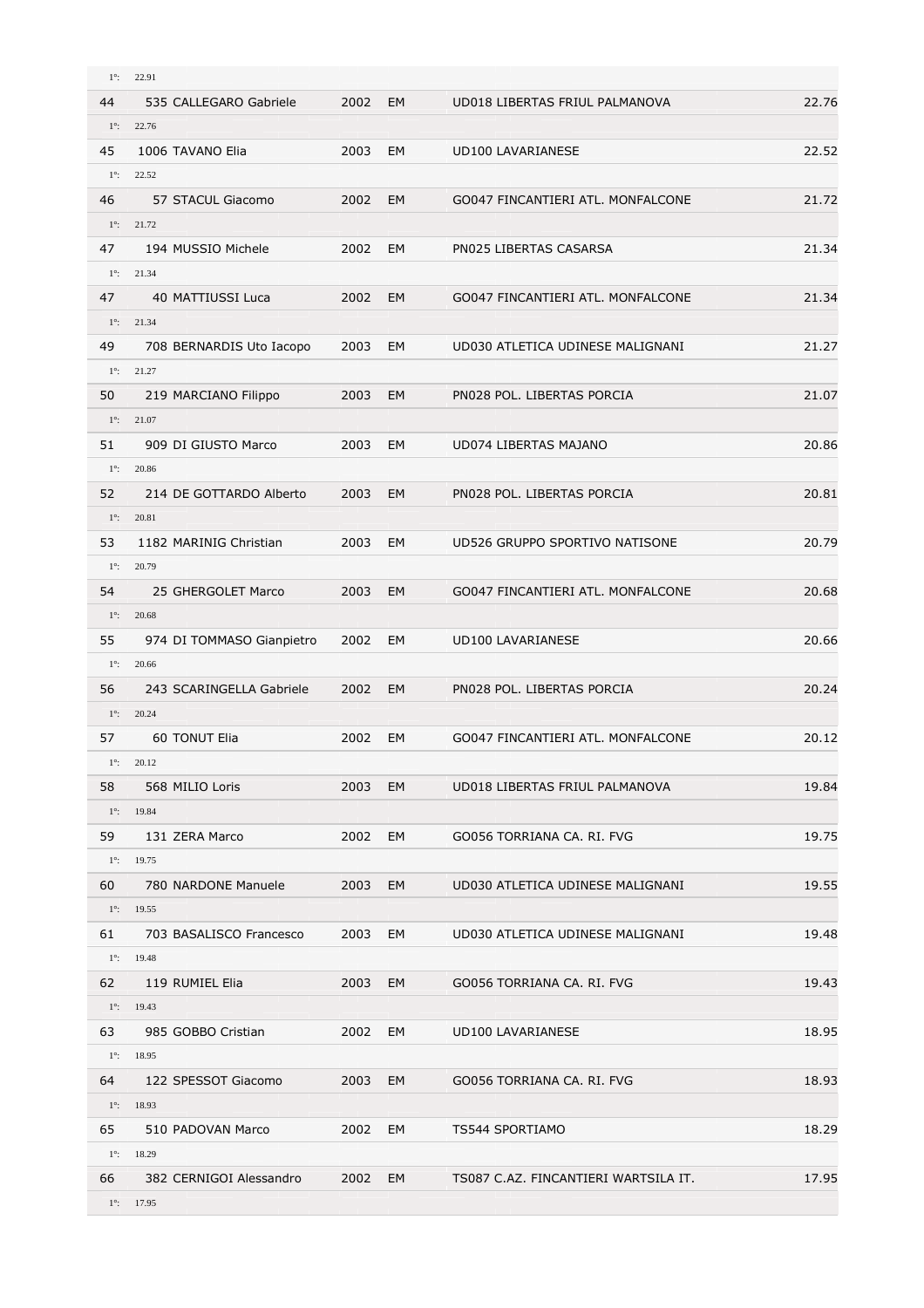| 67          | 330 MODOLO Gabriele              | 2002    | EM        | TS003 TRIESTE TRASPORTI CRAL ATL.GIO | 17.05 |
|-------------|----------------------------------|---------|-----------|--------------------------------------|-------|
| $1^\circ$ : | 17.05                            |         |           |                                      |       |
| 68          | 4 BARNABA' Federico              | 2002    | <b>EM</b> | GO047 FINCANTIERI ATL. MONFALCONE    | 16.91 |
| $1^\circ$ : | 16.91                            |         |           |                                      |       |
| 69          | 605 ZITA Andi                    | 2002    | EM        | UD018 LIBERTAS FRIUL PALMANOVA       | 16.90 |
| $1^\circ$ : | 16.90                            |         |           |                                      |       |
| 70          | 768 MESTRONI Matteo              | 2003    | <b>EM</b> | UD030 ATLETICA UDINESE MALIGNANI     | 16.70 |
| $1^\circ$ : | 16.70                            |         |           |                                      |       |
| 71          | 555 JIBOUH Samir                 | 2003    | EM        | UD018 LIBERTAS FRIUL PALMANOVA       | 16.55 |
| $1^\circ$ : | 16.55                            |         |           |                                      |       |
| 72          | 609 AMBROSINI Aaron              | 2002    | EM        | UD026 POL. LIB. MERETO DI TOMBA      | 15.91 |
| $1^\circ$ : | 15.91                            |         |           |                                      |       |
| 73          | 1143 DA LIO Matteo               | 2003    | EM        | UD503 GEMONATLETICA S.R.L. DIL.      | 15.89 |
| $1^\circ$ : | 15.89                            |         |           |                                      |       |
| 74          | 407 LONGO Federico               | 2003    | EM        | TS087 C.AZ. FINCANTIERI WARTSILA IT. | 15.37 |
| $1^\circ$ : | 15.37                            |         |           |                                      |       |
| 75          | 905 DANA Jacopo                  | 2002    | EM        | UD074 LIBERTAS MAJANO                | 15.17 |
| $1^\circ$ : | 15.17                            |         |           |                                      |       |
| 76          | 1008 ZANUTTINI Davide            | 2003    | EM        | UD100 LAVARIANESE                    | 15.08 |
| $1^\circ$ : | 15.08                            |         |           |                                      |       |
| 77          | 1157 MADILE Iuri                 | 2002    | EM        | UD503 GEMONATLETICA S.R.L. DIL.      | 15.05 |
| $1^\circ$ : | 15.05                            |         |           |                                      |       |
| 78          | 1120 BOEZIO Tobia                | 2003    | EM        | UD503 GEMONATLETICA S.R.L. DIL.      | 14.94 |
| $1^\circ$ : | 14.94                            |         |           |                                      |       |
| 79          | 688 SCAGNETTO Samuele            | 2003    | <b>EM</b> | UD026 POL. LIB. MERETO DI TOMBA      | 14.92 |
| $1^\circ$ : | 14.92                            |         |           |                                      |       |
| 80          | 134 ANDALORO Salvatore Dome 2003 |         | EM        | GO085 UNIONE GINNASTICA GORIZIANA    | 14.30 |
|             | $1^{\circ}$ : 14.30              |         |           |                                      |       |
| 81          | 402 KOVACIC Lorenzo              | 2003 EM |           | TS087 C.AZ. FINCANTIERI WARTSILA IT. | 14.07 |
| $1^\circ$ : | 14.07                            |         |           |                                      |       |
| 82          | 713 CAFARELLA Luca               | 2003    | EM        | UD030 ATLETICA UDINESE MALIGNANI     | 12.70 |
| $1^\circ$ : | 12.70                            |         |           |                                      |       |
| 83          | 247 SPINELLI Nicola              | 2002    | EM        | PN028 POL. LIBERTAS PORCIA           | 10.75 |
| $1^\circ$ : | 10.75                            |         |           |                                      |       |
| 84          | 727 CIAN Davide Maria            | 2002 EM |           | UD030 ATLETICA UDINESE MALIGNANI     | 8.72  |
| $1^\circ$ : | 8.72                             |         |           |                                      |       |
|             | 1155 FOSCHIA Matteo              | 2003    | EM        | UD503 GEMONATLETICA S.R.L. DIL.      | Ass   |
|             | 1082 CESCUTTI Andrea             | 2002    | EM        | UD118 ATLETICA SAN DANIELE           | Ass   |
|             | 37 MATTIELLO Samuele             | 2003    | EM        | GO047 FINCANTIERI ATL. MONFALCONE    | Ass   |
|             | 839 TOFFOLETTI Giovanni          | 2003    | EM        | UD031 POL. LIB. GRIONS E REMANZACCO  | Ass   |
|             | 634 GIOVANATTO Felice            | 2003    | EM        | UD026 POL. LIB. MERETO DI TOMBA      | Ass   |
|             | 475 PORCELLA Luca                | 2003    | EM        | TS099 POLISPORTIVA TRIVENETO TRIESTE | Ass   |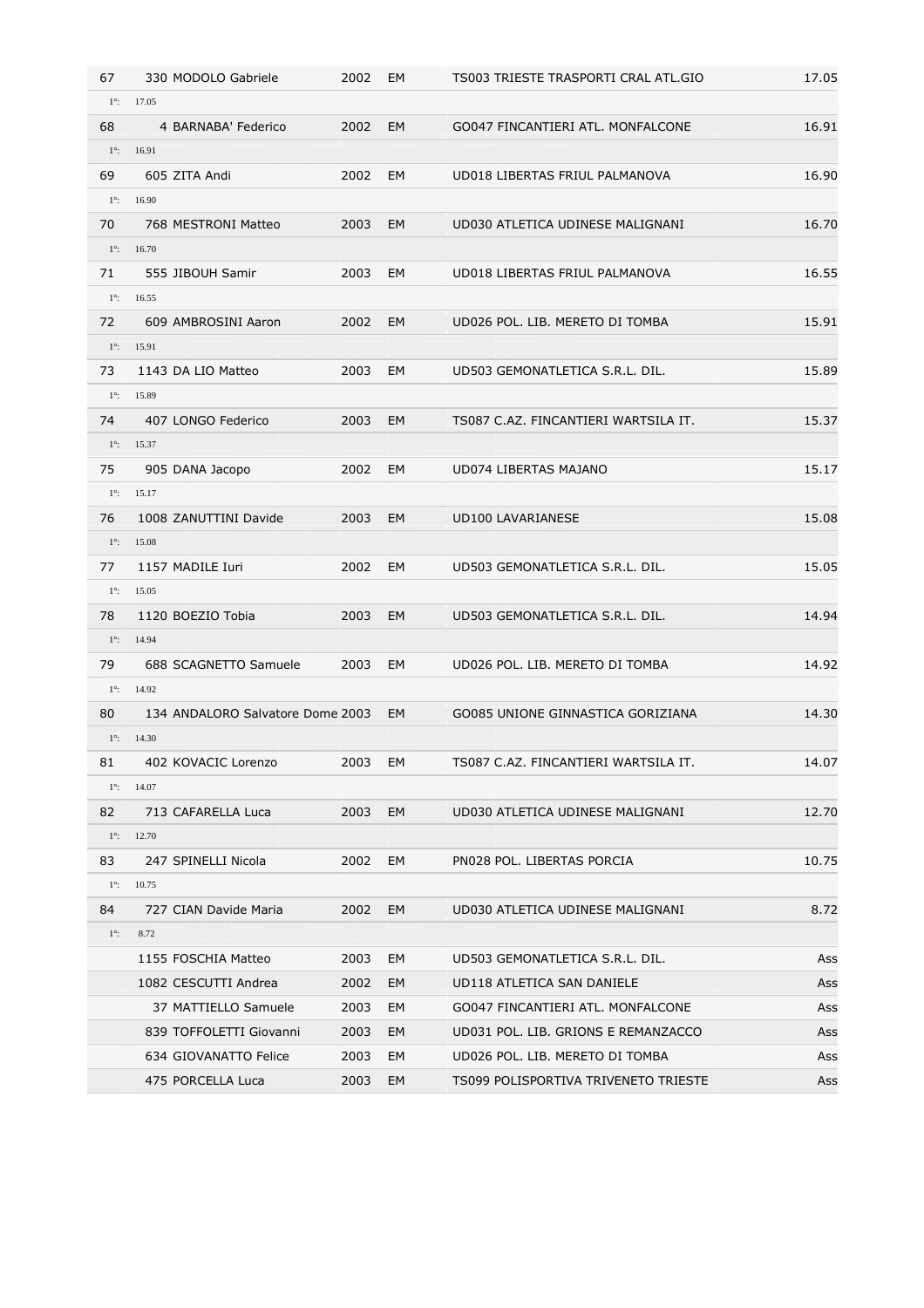## **60 PIANI RAGAZZE**

#### **SERIE - RISULTATI**

#### **Serie 1 Polisportivo `D. Bruseschi` - 01 Maggio 2013 Ora Inizio: 09:50**

|                |               | Clas. Cors. Pett. Atleta | Anno Cat. |    | <b>Società</b>                     | <b>Prestazione</b> |
|----------------|---------------|--------------------------|-----------|----|------------------------------------|--------------------|
|                | 5.            | 1047 DONATO Costanza     | 2000      | RF | UD110 ATLETICA 2000                | 8.41               |
| $\mathfrak{D}$ | $\mathcal{L}$ | 528 BERTON Aurora        | 2000      | RF | UD018 LIBERTAS FRIUL PALMANOVA     | 8.55               |
| 3              | 2             | 365 RALZA Serena         | 2000      | RF | <b>TS044 MARATHON TRIESTE</b>      | 8.56               |
| $\overline{4}$ |               | 792 PONTE Rita Argelys   | 2000      | RF | UD030 ATLETICA UDINESE MALIGNANI   | 8.58               |
|                | 6             | 85 TRIPODI Deborah       | 2000      | RF | GO050 ATLETICA GORIZIA CA. RI. FVG | 8.66               |
| 6              | 4             | 270 CUKJATI Hana         | 2000      | RF | <b>SLO00 TK KOBARID</b>            | 8.93               |

**Serie 9 Polisportivo `D. Bruseschi` - 01 Maggio 2013 Ora Inizio: 10:12** 

|               |    | <b>Clas, Cors, Pett. Atleta</b> | Anno Cat. |           | <b>Società</b>                       | <b>Prestazione</b> |
|---------------|----|---------------------------------|-----------|-----------|--------------------------------------|--------------------|
|               | 3  | 273 KOREN Nina                  | 2000      | <b>RF</b> | SLO00 TK KOBARID                     | 9.15               |
| $\mathcal{P}$ | 5. | 699 AMENDOLA Giada              | 2001      | <b>RF</b> | UD030 ATLETICA UDINESE MALIGNANI     | 9.69               |
| 3             |    | 498 COLOMBAN Silvia             | 2001      | <b>RF</b> | TS544 SPORTIAMO                      | 9.70               |
| 4             | 6  | 501 LENARDUZZI Veronica         | 2000      | <b>RF</b> | TS544 SPORTIAMO                      | 9.72               |
|               |    | 1046 DE TINA Virginia           | 2000      | <b>RF</b> | UD110 ATLETICA 2000                  | 9.76               |
|               | 4  | 413 PISON Sofia                 | 2000      | <b>RF</b> | TS087 C.AZ. FINCANTIERI WARTSILA IT. | <b>NP</b>          |

# **SALTO IN LUNGO/LJ RAGAZZE**

## **Polisportivo `D. Bruseschi` - 01 Maggio 2013 Ora Inizio: 10:15 - Ora Fine: 12:35 Clas. Pett. Atleta Anno Cat. Società Prestazione** 1 1048 DONATO Costanza 2000 RF UD110 ATLETICA 2000 4.61 1°: 3.68 2°: 4.28 3°: 4.61 2 86 TRIPODI Deborah 2000 RF GO050 ATLETICA GORIZIA CA. RI. FVG 4.57  $1^\circ$ : 4.33  $2^\circ$ : 4.46  $3^\circ$ : 4.57 3 529 BERTON Aurora 2000 RF UD018 LIBERTAS FRIUL PALMANOVA 4.32 1°: 4.32 2°: 4.04 3°: N 4 390 DRAGO Alice 2000 RF TS087 C.AZ. FINCANTIERI WARTSILA IT. 4.16  $1^{\circ}$ : 4.16  $2^{\circ}$ : 3.97  $3^{\circ}$ : 3.82 5 274 KOREN Nina 2000 RF SLO00 TK KOBARID 4.13  $1^\circ$ : 4.02  $2^\circ$ : N  $3^\circ$ : 4.13 6 868 OBALLA Serena 2000 RF UD034 POL. LIBERTAS TOLMEZZO 4.09 1°: 4.09 2°: 3.89 3°: 3.20 7 661 OKORO Kelly 2001 RF UD026 POL. LIB. MERETO DI TOMBA 4.08 1°: 4.05 2°: 3.89 3°: 4.08 8 668 PERESSINI Letizia 2000 RF UD026 POL. LIB. MERETO DI TOMBA 4.01 1°: 4.01 2°: N 3°: 3.50 9 572 OTTAVIANO Adele 2001 RF UD018 LIBERTAS FRIUL PALMANOVA 3.98 1°: N 2°: 3.98 3°: 3.89 10 808 SVERZUT Jasmine 2001 RF UD030 ATLETICA UDINESE MALIGNANI 3.98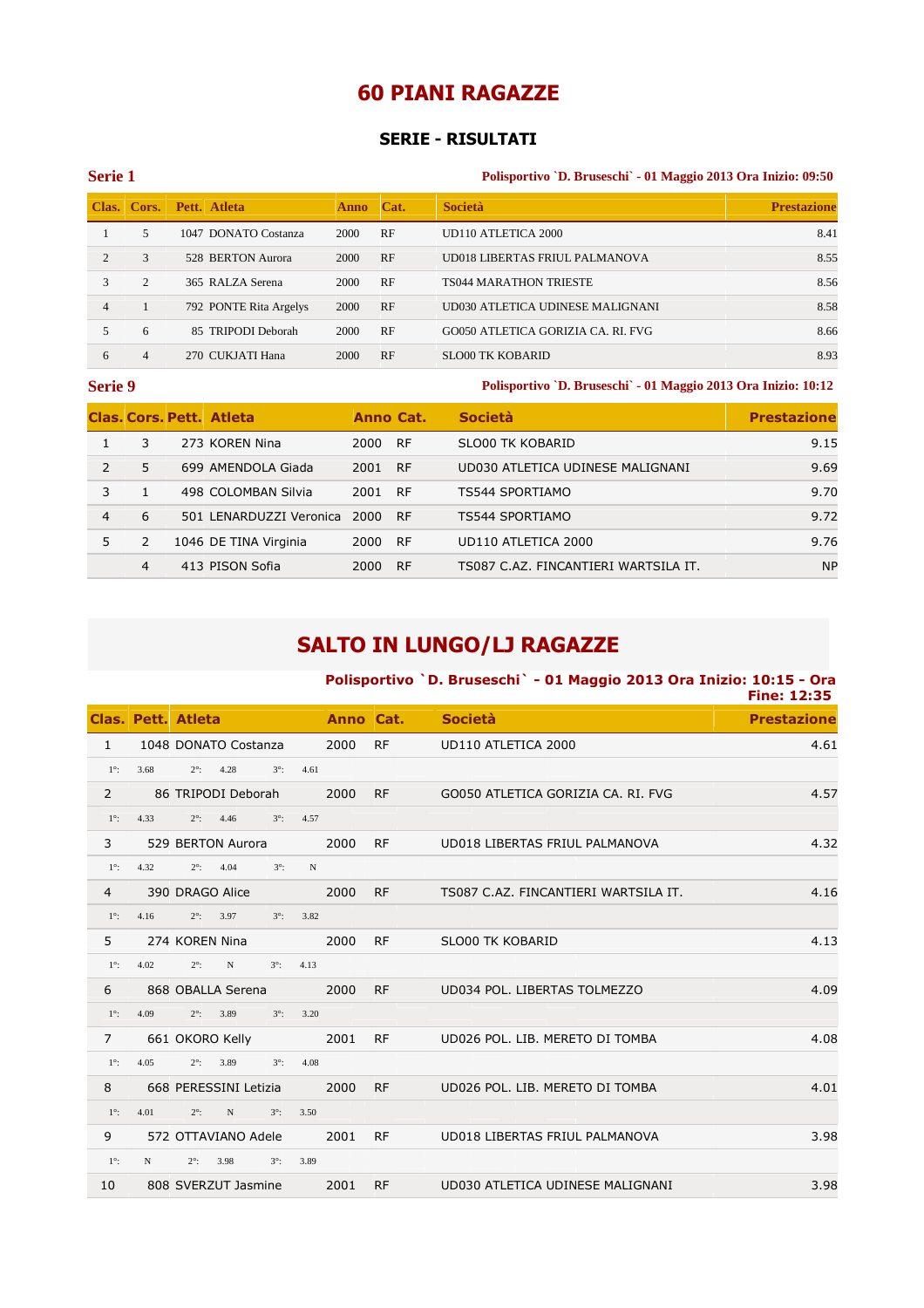| $1^\circ$ : | 3.40<br>3.17<br>$2^\circ$ :<br>3.98<br>$3^\circ$ :       |      |           |                                      |      |
|-------------|----------------------------------------------------------|------|-----------|--------------------------------------|------|
| 11          | 773 MONACO Petra                                         | 2001 | RF.       | UD030 ATLETICA UDINESE MALIGNANI     | 3.89 |
| $1^\circ$ : | 3.59<br>$2^{\circ}$ : 3.72<br>$3^{\circ}$ : 3.89         |      |           |                                      |      |
| 12          | 870 PICCIN Valentina                                     | 2000 | RF.       | UD034 POL. LIBERTAS TOLMEZZO         | 3.86 |
| $1^\circ$ : | 3.80<br>$2^\circ$ :<br>3.86<br>$3^\circ$ :<br>3.52       |      |           |                                      |      |
| 13          | 1199 MAKAROVIC Micaela                                   | 2001 | <b>RF</b> | SLO03 AK GORICA                      | 3.84 |
| $1^\circ$ : | 3.74<br>$2^\circ$ :<br>3.84<br>$3^\circ$ :<br>3.81       |      |           |                                      |      |
| 14          | 796 RATTIGHIERI Gaia                                     | 2001 | <b>RF</b> | UD030 ATLETICA UDINESE MALIGNANI     | 3.82 |
| $1^\circ$ : | $2^\circ$ :<br>3.82<br>$3^{\circ}$ : 2.71<br>N           |      |           |                                      |      |
| 15          | 309 GABRIEL Nina                                         | 2000 | <b>RF</b> | TS003 TRIESTE TRASPORTI CRAL ATL.GIO | 3.80 |
| $1^\circ$ : | 3.67<br>$2^{\circ}$ : 3.80<br>$3^\circ$ :<br>3.35        |      |           |                                      |      |
| 16          | 371 VALENTA Vittoria                                     | 2000 | <b>RF</b> | <b>TS044 MARATHON TRIESTE</b>        | 3.80 |
| $1^\circ$ : | $2^\circ$ :<br>3.26<br>N<br>$3^\circ$ :<br>3.80          |      |           |                                      |      |
| 17          | 193 MAZZOLINI Chiara                                     | 2000 | <b>RF</b> | PN025 LIBERTAS CASARSA               | 3.78 |
| $1^\circ$ : | $2^\circ$ :<br>3.78<br>N<br>$3^{\circ}$ : 3.74           |      |           |                                      |      |
| 18          | 793 PONTE Rita Argelys                                   | 2000 | RF.       | UD030 ATLETICA UDINESE MALIGNANI     | 3.76 |
| $1^\circ$ : | 3.58<br>$2^\circ$ :<br>3.76<br>$3^{\circ}$ : $3.71$      |      |           |                                      |      |
| 19          | 587 ROMANELLI Emy                                        | 2000 | <b>RF</b> | UD018 LIBERTAS FRIUL PALMANOVA       | 3.75 |
| $1^\circ$ : | $2^{\circ}$ : 3.75<br>$3^\circ$ :<br>3.67<br>3.74        |      |           |                                      |      |
| 20          | 401 GOMIERO Dina                                         | 2001 | RF        | TS087 C.AZ. FINCANTIERI WARTSILA IT. | 3.72 |
| $1^\circ$ : | $2^\circ$ :<br>$\mathbf N$<br>$3^{\circ}$ : 3.72<br>3.17 |      |           |                                      |      |
| 21          | 762 MASCHIO Giulia                                       | 2001 | <b>RF</b> | UD030 ATLETICA UDINESE MALIGNANI     | 3.72 |
| $1^\circ$ : | $2^{\circ}$ : 3.72<br>N<br>$3^{\circ}$ : 2.72            |      |           |                                      |      |
| 22          | 305 FAVERO Alissa                                        | 2000 | <b>RF</b> | TS003 TRIESTE TRASPORTI CRAL ATL.GIO | 3.71 |
| $1^\circ$ : | $2^{\circ}$ : 3.70<br>$3^\circ$ :<br>3.71<br>3.30        |      |           |                                      |      |
| 23          | 218 DEL TEDESCO Allegra                                  | 2001 | RF        | PN028 POL. LIBERTAS PORCIA           | 3.71 |
| $1^\circ$ : | N<br>$2^\circ$ :<br>3.36<br>$3^{\circ}$ : $3.71$         |      |           |                                      |      |
| 24          | 364 RALZA Serena                                         | 2000 | <b>RF</b> | <b>TS044 MARATHON TRIESTE</b>        | 3.70 |
| $1^\circ$ : | $2^{\circ}$ : 3.70<br>3.62<br>$3^\circ$ :<br>3.56        |      |           |                                      |      |
|             | 245 SCARPA Irene                                         | 2001 |           |                                      |      |
| 25          |                                                          |      | RF        | PN028 POL. LIBERTAS PORCIA           | 3.66 |
| $1^\circ$ : | 3.41<br>3.66<br>$2^\circ$ :<br>$3^\circ$ :<br>3.58       |      |           |                                      |      |
| 26          | 417 SACCHI Teresa                                        | 2001 | <b>RF</b> | TS087 C.AZ. FINCANTIERI WARTSILA IT. | 3.65 |
| $1^\circ$ : | $2^\circ$ :<br>$3^\circ$ :<br>3.65<br>3.53<br>3.44       |      |           |                                      |      |
| 27          | 294 CAMPAGNARO Michela                                   | 2001 | RF        | TS003 TRIESTE TRASPORTI CRAL ATL.GIO | 3.64 |
| $1^\circ$ : | 3.64<br>$2^{\circ}$ :<br>3.57<br>$3^\circ$ :<br>3.56     |      |           |                                      |      |
| 28          | 405 LAROTELLA Stefania                                   | 2000 | <b>RF</b> | TS087 C.AZ. FINCANTIERI WARTSILA IT. | 3.64 |
| $1^\circ$ : | 3.54<br>$2^\circ$ :<br>3.64<br>$3^\circ$ :<br>3.29       |      |           |                                      |      |
| 29          | 172 ABELI Beatrice                                       | 2001 | RF.       | PN025 LIBERTAS CASARSA               | 3.62 |
| $1^\circ$ : | 2.50<br>$2^{\circ}$ : 3.62<br>$3^\circ$ :<br>3.45        |      |           |                                      |      |
| 30          | 284 GASPERONI Giulia                                     | 2000 | <b>RF</b> | SM231 G.P.A. SAN MARINO              | 3.60 |
| $1^\circ$ : | 3.57<br>$2^\circ$ :<br>3.25<br>$3^\circ$ :<br>3.60       |      |           |                                      |      |
| 31          | 297 COMAR Cecilia                                        | 2001 | <b>RF</b> | TS003 TRIESTE TRASPORTI CRAL ATL.GIO | 3.58 |
| $1^\circ$ : | $2^{\circ}$ : 3.58<br>3.50<br>$3^\circ$ :<br>3.52        |      |           |                                      |      |
| 32          | 684 SATTOLO Gaia                                         | 2001 | <b>RF</b> | UD026 POL. LIB. MERETO DI TOMBA      | 3.58 |
| $1^\circ$ : | 3.58<br>$2^\circ$ :<br>3.11<br>$3^\circ$ :<br>3.48       |      |           |                                      |      |
| 33          | 89 ZAVADLAV Rebecca                                      | 2000 | RF.       | GO050 ATLETICA GORIZIA CA. RI. FVG   | 3.57 |
| $1^\circ$ : | 3.53<br>$2^\circ$ :<br>3.56<br>$3^\circ$ :<br>3.57       |      |           |                                      |      |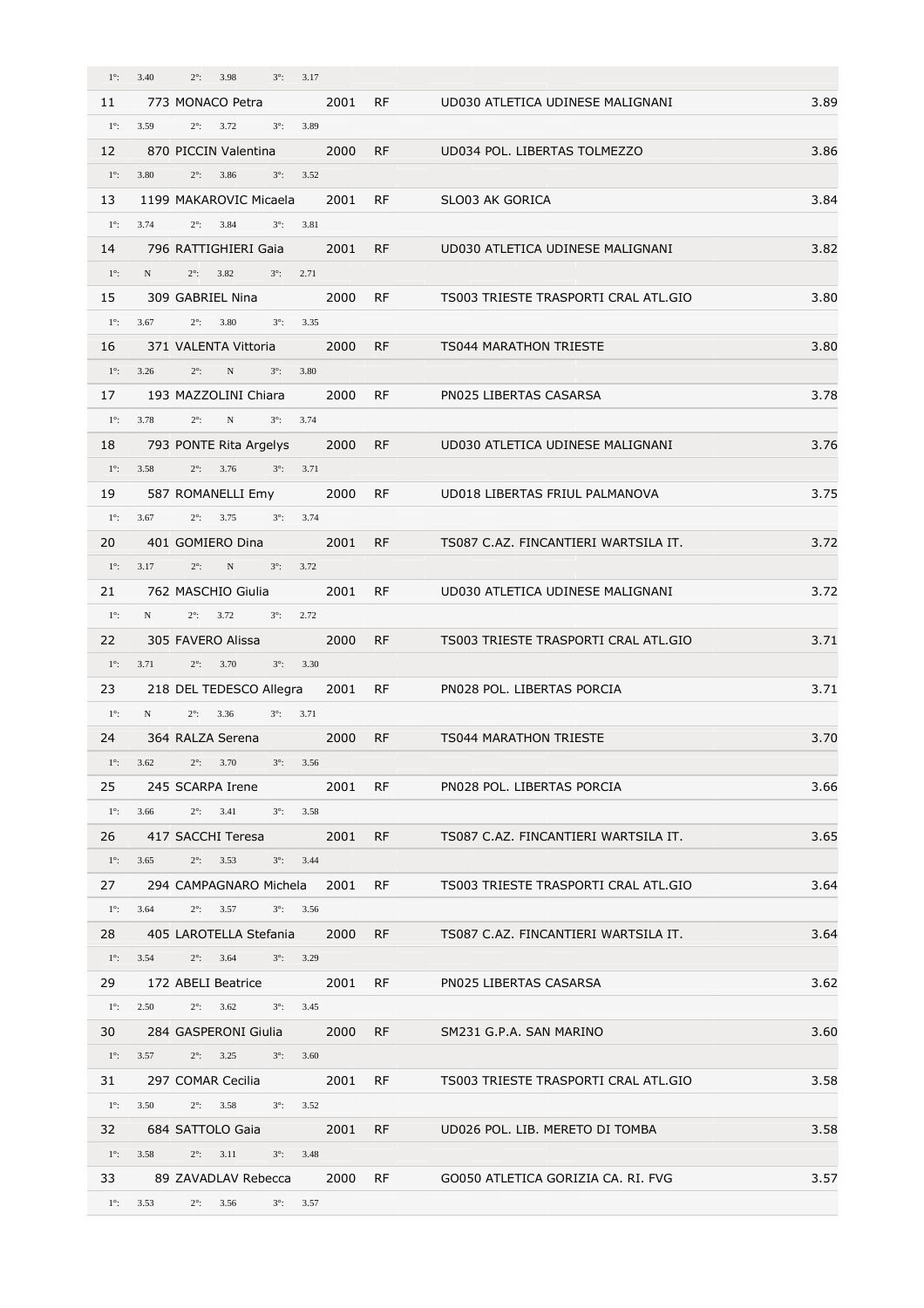| 34          | 745 DOVIER Federica                                       | 2000 | <b>RF</b> | UD030 ATLETICA UDINESE MALIGNANI     | 3.52 |
|-------------|-----------------------------------------------------------|------|-----------|--------------------------------------|------|
| $1^\circ$ : | 3.36<br>$2^\circ$ :<br>3.52<br>$3^\circ$ :<br>3.37        |      |           |                                      |      |
| 35          | 849 CLAPIZ Elisa                                          | 2000 | <b>RF</b> | UD034 POL. LIBERTAS TOLMEZZO         | 3.50 |
| $1^\circ$ : | $2^\circ$ :<br>3.50<br>N<br>$3^\circ$ :<br>3.05           |      |           |                                      |      |
| 36          | 316 GLAVINA Alessia                                       | 2001 | <b>RF</b> | TS003 TRIESTE TRASPORTI CRAL ATL.GIO | 3.49 |
| $1^\circ$ : | 3.49<br>$2^\circ$ :<br>3.39<br>$3^\circ$ :<br>3.40        |      |           |                                      |      |
| 37          | 450 GALUPPO Francesca                                     | 2000 | RF        | TS099 POLISPORTIVA TRIVENETO TRIESTE | 3.49 |
| $1^\circ$ : | 3.49<br>$2^\circ$ :<br>3.39<br>3.34<br>$3^\circ$ :        |      |           |                                      |      |
| 38          | 675 PICCOLI Silvia                                        | 2000 | <b>RF</b> | UD026 POL. LIB. MERETO DI TOMBA      | 3.49 |
| $1^\circ$ : | $2^\circ$ :<br>N<br>3.49<br>$3^\circ$ :<br>$\mathbf N$    |      |           |                                      |      |
| 39          | 526 BAZZARO Eva                                           | 2000 | <b>RF</b> | UD018 LIBERTAS FRIUL PALMANOVA       | 3.48 |
| $1^\circ$ : | 3.48<br>$2^\circ$ :<br>$_{\rm N}$<br>$3^\circ$ :<br>3.45  |      |           |                                      |      |
| 40          | 698 AMENDOLA Giada                                        | 2001 | <b>RF</b> | UD030 ATLETICA UDINESE MALIGNANI     | 3.46 |
| $1^\circ$ : | 3.07<br>3.46<br>$2^\circ$ :<br>3.02<br>$3^\circ$ :        |      |           |                                      |      |
| 41          | 279 MANFREDA Dea                                          | 2001 | <b>RF</b> | <b>SLO00 TK KOBARID</b>              | 3.43 |
| $1^\circ$ : | $2^\circ$ :<br>3.42<br>3.34<br>$3^\circ$ :<br>3.43        |      |           |                                      |      |
| 42          | 637 GREATTI Ilaria                                        | 2000 | <b>RF</b> | UD026 POL. LIB. MERETO DI TOMBA      | 3.40 |
| $1^\circ$ : | 3.40<br>$2^\circ$ :<br>3.15<br>$3^\circ$ :<br>$\mathbf N$ |      |           |                                      |      |
| 43          | 670 PERICOLO Francesca                                    | 2000 | <b>RF</b> | UD026 POL. LIB. MERETO DI TOMBA      | 3.38 |
| $1^\circ$ : | 3.38<br>$2^\circ$ :<br>3.02<br>$3^\circ$ :<br>3.23        |      |           |                                      |      |
| 44          | 497 COLOMBAN Silvia                                       | 2001 | <b>RF</b> | TS544 SPORTIAMO                      | 3.35 |
| $1^\circ$ : | $2^{\circ}$ : 3.12<br>$3^\circ$ :<br>3.35<br>3.19         |      |           |                                      |      |
| 45          | 1045 DE TINA Virginia                                     | 2000 | <b>RF</b> | UD110 ATLETICA 2000                  | 3.34 |
| $1^\circ$ : | 3.22<br>$2^\circ$ :<br>3.34<br>$3^\circ$ :<br>N           |      |           |                                      |      |
| 46          | 952 SBORDONE Giulia                                       | 2001 | RF.       | UD093 CARNIATLETICA                  | 3.34 |
| $1^\circ$ : | N<br>$2^\circ$ :<br>3.03<br>$3^\circ$ :<br>3.34           |      |           |                                      |      |
| 47          | 502 LENARDUZZI Veronica                                   | 2000 | <b>RF</b> | TS544 SPORTIAMO                      | 3.33 |
| $1^\circ$ : | 2.97<br>$2^\circ$ :<br>3.33<br>$3^\circ$ :<br>3.29        |      |           |                                      |      |
| 48          | 941 SPIZZO Marianna                                       | 2000 | <b>RF</b> | UD074 LIBERTAS MAJANO                | 3.32 |
| $1^\circ$ : | 3.08<br>$2^{\circ}$ : 3.17<br>$3^{\circ}$ : 3.32          |      |           |                                      |      |
| 49          | 804 SALOMON Giulia                                        | 2000 | <b>RF</b> | UD030 ATLETICA UDINESE MALIGNANI     | 3.29 |
| $1^\circ$ : | 3.05<br>$3^{\circ}$ : 3.29<br>$2^\circ$ :<br>3.23         |      |           |                                      |      |
| 50          | 544 CORUBOLO Federica                                     | 2001 | RF.       | UD018 LIBERTAS FRIUL PALMANOVA       | 3.29 |
| $1^\circ$ : | $2^{\circ}$ : 2.63<br>$3^{\circ}$ : 3.29<br>N             |      |           |                                      |      |
| 51          | 196 NOCENTE Asia                                          | 2000 | <b>RF</b> | PN025 LIBERTAS CASARSA               | 3.28 |
| $1^\circ$ : | $2^{\circ}$ : 3.28<br>$3^{\circ}$ : 2.76<br>3.05          |      |           |                                      |      |
| 52          | 663 PEGORARO Giada                                        | 2000 | RF.       | UD026 POL. LIB. MERETO DI TOMBA      | 3.26 |
| $1^\circ$ : | 3.26<br>N<br>$2^\circ$ :<br>$3^\circ$ :<br>N              |      |           |                                      |      |
| 53          | 411 MILOSSEVICH Anastasia 2001                            |      | RF        | TS087 C.AZ. FINCANTIERI WARTSILA IT. | 3.24 |
| $1^\circ$ : | $2^\circ$ :<br>$3^\circ$ :<br>2.94<br>3.24<br>3.20        |      |           |                                      |      |
| 54          | 999 PEVERE Angelica                                       | 2001 | RF        | UD100 LAVARIANESE                    | 3.23 |
| $1^\circ$ : | $2^\circ$ :<br>$N$ and $N$<br>3.22<br>$3^{\circ}$ : 3.23  |      |           |                                      |      |
| 55          | 968 CAISUTTI Elisa                                        | 2001 | <b>RF</b> | UD100 LAVARIANESE                    | 3.19 |
| $1^\circ$ : | 3.19<br>$2^\circ$ :<br>N<br>$3^\circ$ :<br>N              |      |           |                                      |      |
| 56          | 927 MODESTO Michela                                       | 2000 | RF.       | UD074 LIBERTAS MAJANO                | 3.16 |
| $1^\circ$ : | $2^\circ$ :<br>N<br>2.64<br>$3^{\circ}$ : 3.16            |      |           |                                      |      |
| 57          | 629 DI BIN Veronica                                       | 2000 | <b>RF</b> | UD026 POL. LIB. MERETO DI TOMBA      | 3.15 |
|             |                                                           |      |           |                                      |      |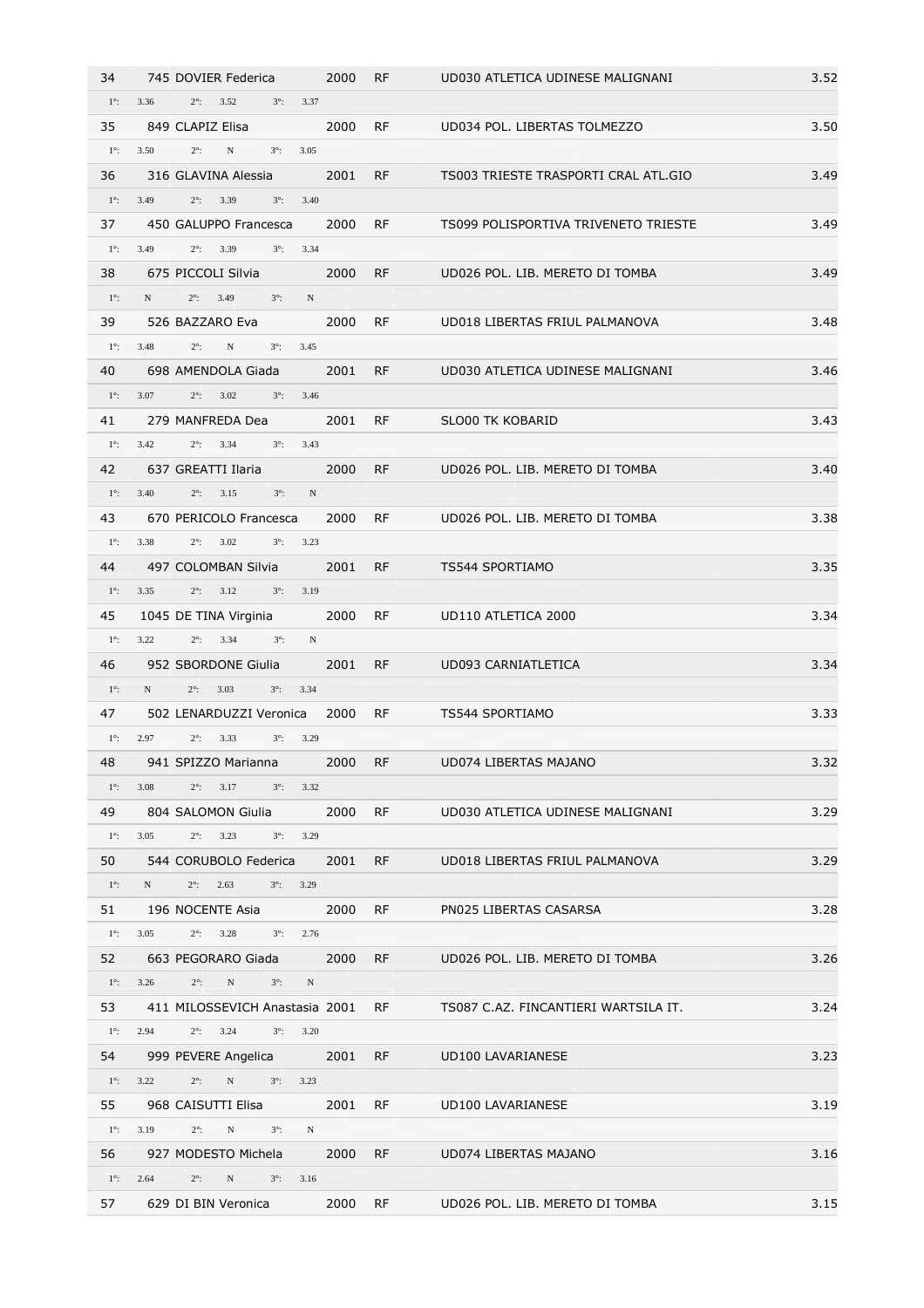| $1^\circ$ : | 2.62<br>$2^\circ$ :<br>2.65<br>$3^\circ$ :<br>3.15               |      |           |                                      |      |
|-------------|------------------------------------------------------------------|------|-----------|--------------------------------------|------|
| 58          | 1013 BALDO Alessia                                               | 2000 | <b>RF</b> | UD102 ATHLETIC CLUB APICILIA         | 3.13 |
| $1^\circ$ : | 3.12<br>$2^\circ$ :<br>2.82<br>$3^\circ$ :<br>3.13               |      |           |                                      |      |
| 59          | 631 DOMINI Maddalena                                             | 2000 | RF.       | UD026 POL. LIB. MERETO DI TOMBA      | 3.13 |
| $1^\circ$ : | 2.87<br>$2^\circ$ :<br>3.10<br>$3^\circ$ :<br>3.13               |      |           |                                      |      |
| 60          | 1150 ELLERO Martina                                              | 2000 | <b>RF</b> | UD503 GEMONATLETICA S.R.L. DIL.      | 3.13 |
| $1^\circ$ : | 3.13<br>$2^\circ$ :<br>2.78<br>$3^\circ$ :<br>2.86               |      |           |                                      |      |
| 61          | 398 GIRARDI Carlotta                                             | 2000 | <b>RF</b> | TS087 C.AZ. FINCANTIERI WARTSILA IT. | 3.12 |
| $1^\circ$ : | 3.12<br>$2^{\circ}$ : 3.04<br>$3^\circ$ :<br>2.97                |      |           |                                      |      |
|             |                                                                  |      |           |                                      |      |
| 62          | 234 PACELLA Giorgia                                              | 2000 | <b>RF</b> | PN028 POL. LIBERTAS PORCIA           | 3.12 |
| $1^\circ$ : | 2.57<br>$2^{\circ}$ : 3.12<br>$3^\circ$ :<br>N                   |      |           |                                      |      |
| 63          | 917 GRIMOLDI Luisa                                               | 2000 | <b>RF</b> | UD074 LIBERTAS MAJANO                | 3.10 |
| $1^\circ$ : | $2^{\circ}$ : 3.09<br>$3^\circ$ :<br>3.10<br>N                   |      |           |                                      |      |
| 64          | 948 MADI Karima                                                  | 2001 | <b>RF</b> | UD093 CARNIATLETICA                  | 3.06 |
| $1^\circ$ : | 3.06<br>$2^\circ$ :<br>3.04<br>$3^\circ$ :<br>$\mathbf N$        |      |           |                                      |      |
| 65          | 224 MARTIN Celeste                                               | 2001 | <b>RF</b> | PN028 POL. LIBERTAS PORCIA           | 3.04 |
| $1^\circ$ : | N<br>$2^\circ$ :<br>2.93<br>$3^\circ$ :<br>3.04                  |      |           |                                      |      |
| 66          | 1067 STELITANO Linda Irish                                       | 2001 | <b>RF</b> | UD110 ATLETICA 2000                  | 3.04 |
| $1^\circ$ : | $2^{\circ}$ : 2.72<br>$3^\circ$ :<br>3.04<br>2.86                |      |           |                                      |      |
| 67          | 208 BARATO Anna                                                  | 2000 | <b>RF</b> | PN028 POL. LIBERTAS PORCIA           | 3.03 |
| $1^\circ$ : | 2.20<br>$2^{\circ}$ : 2.82<br>$3^\circ$ :<br>3.03                |      |           |                                      |      |
| 68          | 211 CESCON Elisa                                                 | 2001 | <b>RF</b> | PN028 POL. LIBERTAS PORCIA           | 2.99 |
| $1^\circ$ : | N<br>$2^\circ$ :<br>2.88                                         |      |           |                                      |      |
|             | $3^\circ$ :<br>2.99                                              |      |           |                                      |      |
| 69          | 748 FALCIDIA Lara                                                | 2001 | <b>RF</b> | UD030 ATLETICA UDINESE MALIGNANI     | 2.97 |
| $1^\circ$ : | 2.90<br>$2^\circ$ :<br>2.97<br>$3^\circ$ :<br>2.91               |      |           |                                      |      |
| 70          | 913 GARLATTI COSTA Elena 2001                                    |      | <b>RF</b> | UD074 LIBERTAS MAJANO                | 2.96 |
| $1^\circ$ : | 2.96<br>$2^\circ$ :<br>2.94<br>$3^\circ$ :<br>2.96               |      |           |                                      |      |
| 71          | 1123 BROLLO Elisa                                                | 2000 | <b>RF</b> | UD503 GEMONATLETICA S.R.L. DIL.      | 2.93 |
| $1^\circ$ : | $_{\rm N}$<br>$2^{\circ}$ : 2.93<br>$3^\circ$ :<br>2.56          |      |           |                                      |      |
| 72          | 626 COMINA Carolina                                              | 2000 | <b>RF</b> | UD026 POL. LIB. MERETO DI TOMBA      | 2.92 |
| $1^\circ$ : | 2.86<br>$2^\circ$ :<br>2.68<br>$3^\circ$ :<br>2.92               |      |           |                                      |      |
| 73          | 600 UCCHEDDU Beatrice                                            | 2001 | <b>RF</b> | UD018 LIBERTAS FRIUL PALMANOVA       | 2.92 |
| $1^\circ$ : | 2.92<br>$2^\circ$ :<br>2.73<br>$3^\circ$ :<br>2.82               |      |           |                                      |      |
| 74          | 786 PARPINEL Marta                                               | 2001 | <b>RF</b> | UD030 ATLETICA UDINESE MALIGNANI     | 2.91 |
| $1^\circ$ : | 2.91<br>$2^\circ$ :<br>2.89<br>$3^\circ$ :<br>2.73               |      |           |                                      |      |
| 75          | 289 GOBBI Federica                                               | 2001 | RF        | SM231 G.P.A. SAN MARINO              | 2.89 |
| $1^\circ$ : | 2.89<br>$2^\circ$ :<br>$\mathbf N$<br>$3^\circ$ :<br>$\mathbf N$ |      |           |                                      |      |
| 76          | 658 MORETUZZO Lara                                               | 2001 | <b>RF</b> | UD026 POL. LIB. MERETO DI TOMBA      | 2.86 |
|             |                                                                  |      |           |                                      |      |
| $1^\circ$ : | 2.86<br>2.77<br>$2^\circ$ :<br>$3^\circ$ :<br>2.54               |      |           |                                      |      |
| 77          | 149 PICIULIN Beatrice                                            | 2001 | RF        | GO085 UNIONE GINNASTICA GORIZIANA    | 2.84 |
| $1^\circ$ : | 2.77<br>$2^\circ$ :<br>$3^\circ$ :<br>2.84<br>$_{\rm N}$         |      |           |                                      |      |
| 78          | 76 MANZINI Federica                                              | 2000 | <b>RF</b> | GO050 ATLETICA GORIZIA CA. RI. FVG   | 2.76 |
| $1^\circ$ : | 2.46<br>$2^\circ$ :<br>2.32<br>$3^\circ$ :<br>2.76               |      |           |                                      |      |
| 79          | 802 SACCO Francesca                                              | 2001 | RF        | UD030 ATLETICA UDINESE MALIGNANI     | 2.74 |
| $1^\circ$ : | 2.72<br>$2^{\circ}$ : 2.74<br>$3^\circ$ :<br>2.58                |      |           |                                      |      |
| 80          | 578 PERICOLO Giuditta                                            | 2001 | <b>RF</b> | UD018 LIBERTAS FRIUL PALMANOVA       | 2.73 |
| $1^\circ$ : | $3^\circ$ :<br>N<br>$2^\circ$ :<br>2.73<br>2.61                  |      |           |                                      |      |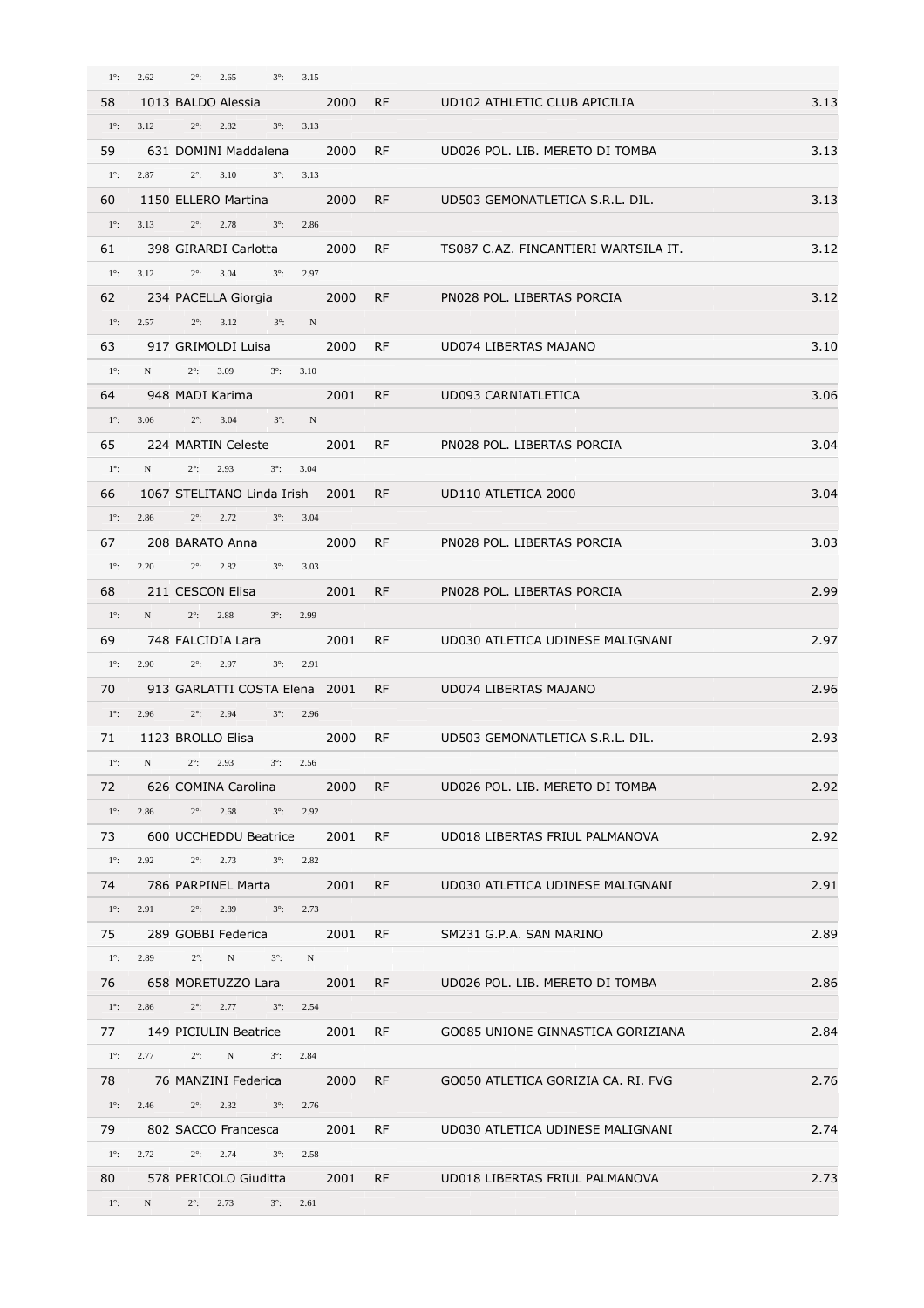| 81          |   |             | 857 FOLADORE Jessica |               |   | 2000 | RF.       | UD034 POL. LIBERTAS TOLMEZZO    | 2.40       |
|-------------|---|-------------|----------------------|---------------|---|------|-----------|---------------------------------|------------|
| $1^\circ$ : | N |             | $2^{\circ}$ : 2.40   | $3^\circ$ : N |   |      |           |                                 |            |
|             |   |             | 1126 BUIATTI Sara    |               |   | 2000 | <b>RF</b> | UD503 GEMONATLETICA S.R.L. DIL. | <b>Ncl</b> |
| $1^\circ$ : | N | $2^\circ$ : | N                    | $3^\circ$ :   | N |      |           |                                 |            |

# **PESO/SP GOMMA KG 2 RAGAZZE**

**Polisportivo `D. Bruseschi` - 01 Maggio 2013 Ora Inizio: 10:05 - Ora Fine: 11:00** 

|             |                     | Clas. Pett. Atleta                        |                     |           | <b>Example 21 Anno Cat. Società</b>  | <b>Prestazione</b> |
|-------------|---------------------|-------------------------------------------|---------------------|-----------|--------------------------------------|--------------------|
| 1           |                     | 269 CUKJATI Hana 2000                     |                     | <b>RF</b> | SLO00 TK KOBARID                     | 11.31              |
|             | $1^{\circ}$ : 10.22 | $2^{\circ}$ : 10.43                       | $3^{\circ}$ : 11.31 |           |                                      |                    |
| $2^{\circ}$ |                     | 760 MARTINIS Isabella                     | 2000                | <b>RF</b> | UD030 ATLETICA UDINESE MALIGNANI     | 9.93               |
| $1^\circ$ : |                     | 9.35 $2^{\circ}$ :<br>9.72<br>$3^\circ$ : | 9.93                |           |                                      |                    |
| 3           |                     | 664 PEGORARO Giada                        | 2000                | <b>RF</b> | UD026 POL. LIB. MERETO DI TOMBA      | 9.42               |
| $1^\circ$ : | 9.42                | $2^\circ$ :<br>9.12                       | $3^{\circ}$ : 8.81  |           |                                      |                    |
| $4 \quad$   |                     | 280 MANFREDA Dea 2001                     |                     | RF        | SLO00 TK KOBARID                     | 8.97               |
|             | $1^{\circ}$ : 7.52  | $2^\circ$ :<br>8.97<br>$3^{\circ}$ : 6.67 |                     |           |                                      |                    |
| 5           |                     | 82 SALIF Fatimata 2000                    |                     | RF        | GO050 ATLETICA GORIZIA CA. RI. FVG   | 8.93               |
| $1^\circ$ : | 8.93                | $2^{\circ}$ :<br>N                        | $3^{\circ}$ : 8.37  |           |                                      |                    |
| 6           |                     | 328 MIRANDA Giulia                        | 2000                | <b>RF</b> | TS003 TRIESTE TRASPORTI CRAL ATL.GIO | 8.69               |
| $1^\circ$ : | 7.30                | $2^\circ$ :<br>N<br>$3^\circ$ :           | 8.69                |           |                                      |                    |
| $7^{\circ}$ |                     | 667 PERESSINI Letizia                     | 2000                | RF        | UD026 POL. LIB. MERETO DI TOMBA      | 8.64               |
| $1^\circ$ : | 8.39                | $2^{\circ}$ : 7.90<br>$3^\circ$ :         | 8.64                |           |                                      |                    |
| 8           |                     | 412 PETRONIO Alexia 2000                  |                     | <b>RF</b> | TS087 C.AZ. FINCANTIERI WARTSILA IT. | 8.64               |
| $1^\circ$ : | 8.64                | $2^\circ$ :<br>8.35                       | $3^{\circ}$ : 8.13  |           |                                      |                    |
| 9           |                     | 175 AVOLEDO Fabiola                       | 2000                | RF        | PN025 LIBERTAS CASARSA               | 8.23               |
| $1^\circ$ : | 8.23                | $2^{\circ}$ : 7.76<br>$3^\circ$ :         | N                   |           |                                      |                    |
| 10          |                     | 580 PINAT Beatrice 2000                   |                     | RF.       | UD018 LIBERTAS FRIUL PALMANOVA       | 8.07               |
| $1^\circ$ : | 7.04                | $2^\circ$ :<br>8.07                       | $3^{\circ}$ : 6.54  |           |                                      |                    |
| 11          |                     | 630 DOMINI Maddalena                      | 2000                | <b>RF</b> | UD026 POL. LIB. MERETO DI TOMBA      | 7.95               |
| $1^\circ$ : | 7.95                | $2^\circ$ :<br>N                          | $3^{\circ}$ : 7.11  |           |                                      |                    |
| 12          |                     | 736 DEGANI Shirin                         | 2000                | <b>RF</b> | UD030 ATLETICA UDINESE MALIGNANI     | 7.49               |
|             | $1^{\circ}$ : 7.28  | $2^{\circ}$ : 7.49<br>$3^{\circ}$ : 7.46  |                     |           |                                      |                    |
| 13          |                     | 673 PICCOLI Silvia                        | 2000                | <b>RF</b> | UD026 POL. LIB. MERETO DI TOMBA      | 7.48               |
|             | $1^{\circ}$ : 7.07  | $2^{\circ}$ : 7.48                        | $3^{\circ}$ : 6.79  |           |                                      |                    |
| 14          |                     | 233 PACELLA Giorgia 2000                  |                     |           | RF PN028 POL. LIBERTAS PORCIA        | 7.29               |
| $1^\circ$ : | N                   | $2^\circ$ :<br>7.29<br>$3^\circ$ :        | 7.15                |           |                                      |                    |
| 15          |                     | 628 DI BIN Veronica                       | 2000                | <b>RF</b> | UD026 POL. LIB. MERETO DI TOMBA      | 7.20               |
| $1^\circ$ : | 5.64                | $2^\circ$ :<br>6.69<br>$3^\circ$ :        | 7.20                |           |                                      |                    |
| 16          |                     | 78 MAREGA Virginia                        | 2000                | <b>RF</b> | GO050 ATLETICA GORIZIA CA. RI. FVG   | 7.11               |
| $1^\circ$ : | 6.49                | $2^\circ$ :<br>7.11<br>$3^\circ$ :        | 6.96                |           |                                      |                    |
| 17          |                     | 591 TASSIN Elisabetta                     | 2001                | RF        | UD018 LIBERTAS FRIUL PALMANOVA       | 7.07               |
| $1^\circ$ : | 6.12                | $2^\circ$ :<br>7.07<br>$3^\circ$ :        | 7.02                |           |                                      |                    |
| 18          |                     | 747 FALCIDIA Lara                         | 2001                | RF.       | UD030 ATLETICA UDINESE MALIGNANI     | 6.93               |
| $1^\circ$ : | 6.19                | $2^\circ$ :<br>6.84<br>$3^\circ$ :        | 6.93                |           |                                      |                    |